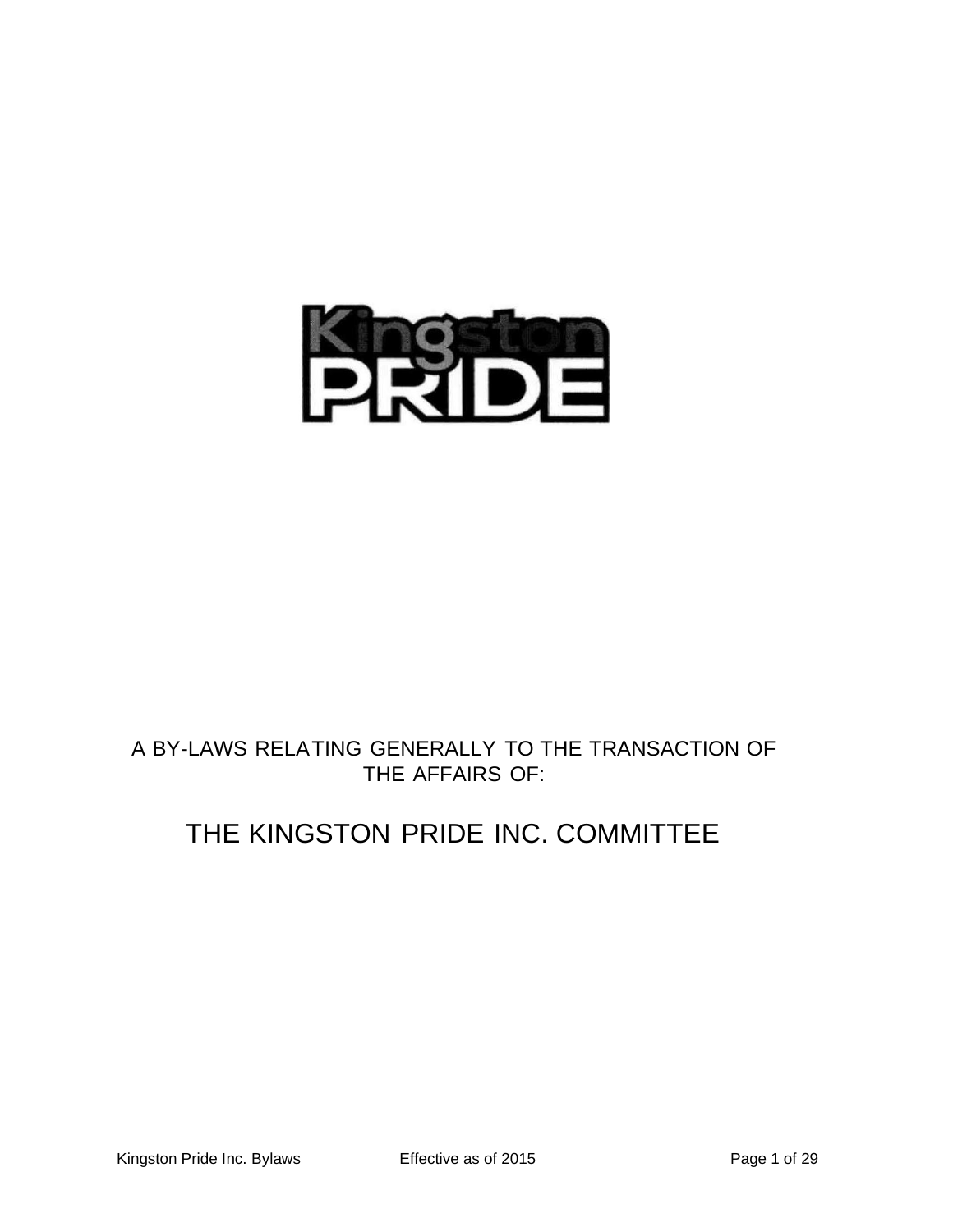# **Table of Contents**

| $\mathbf{1}$   |       |  |  |  |  |  |
|----------------|-------|--|--|--|--|--|
|                | 1.1   |  |  |  |  |  |
|                | 1.2   |  |  |  |  |  |
|                | 1.3   |  |  |  |  |  |
| $\overline{2}$ |       |  |  |  |  |  |
|                | 2.1   |  |  |  |  |  |
|                | 2.2   |  |  |  |  |  |
|                | 2.3   |  |  |  |  |  |
| 3              |       |  |  |  |  |  |
|                | 3.1   |  |  |  |  |  |
|                | 3.2   |  |  |  |  |  |
|                | 3.3   |  |  |  |  |  |
|                | 3.4   |  |  |  |  |  |
|                | 3.5   |  |  |  |  |  |
|                | 3.6   |  |  |  |  |  |
|                | 3.6.1 |  |  |  |  |  |
|                | 3.7   |  |  |  |  |  |
| $\overline{4}$ |       |  |  |  |  |  |
|                | 4.1   |  |  |  |  |  |
|                | 4.2   |  |  |  |  |  |
|                | 4.3   |  |  |  |  |  |
|                | 4.4   |  |  |  |  |  |
|                | 4.5   |  |  |  |  |  |
|                | 4.6   |  |  |  |  |  |
|                | 4.7   |  |  |  |  |  |
|                | 4.8   |  |  |  |  |  |
|                | 4.9   |  |  |  |  |  |
|                | 4.10  |  |  |  |  |  |
|                | 4.11  |  |  |  |  |  |
|                | 4.12  |  |  |  |  |  |
|                | 4.13  |  |  |  |  |  |
|                | 4.14  |  |  |  |  |  |
|                | 4.15  |  |  |  |  |  |
|                | 4.16  |  |  |  |  |  |
|                |       |  |  |  |  |  |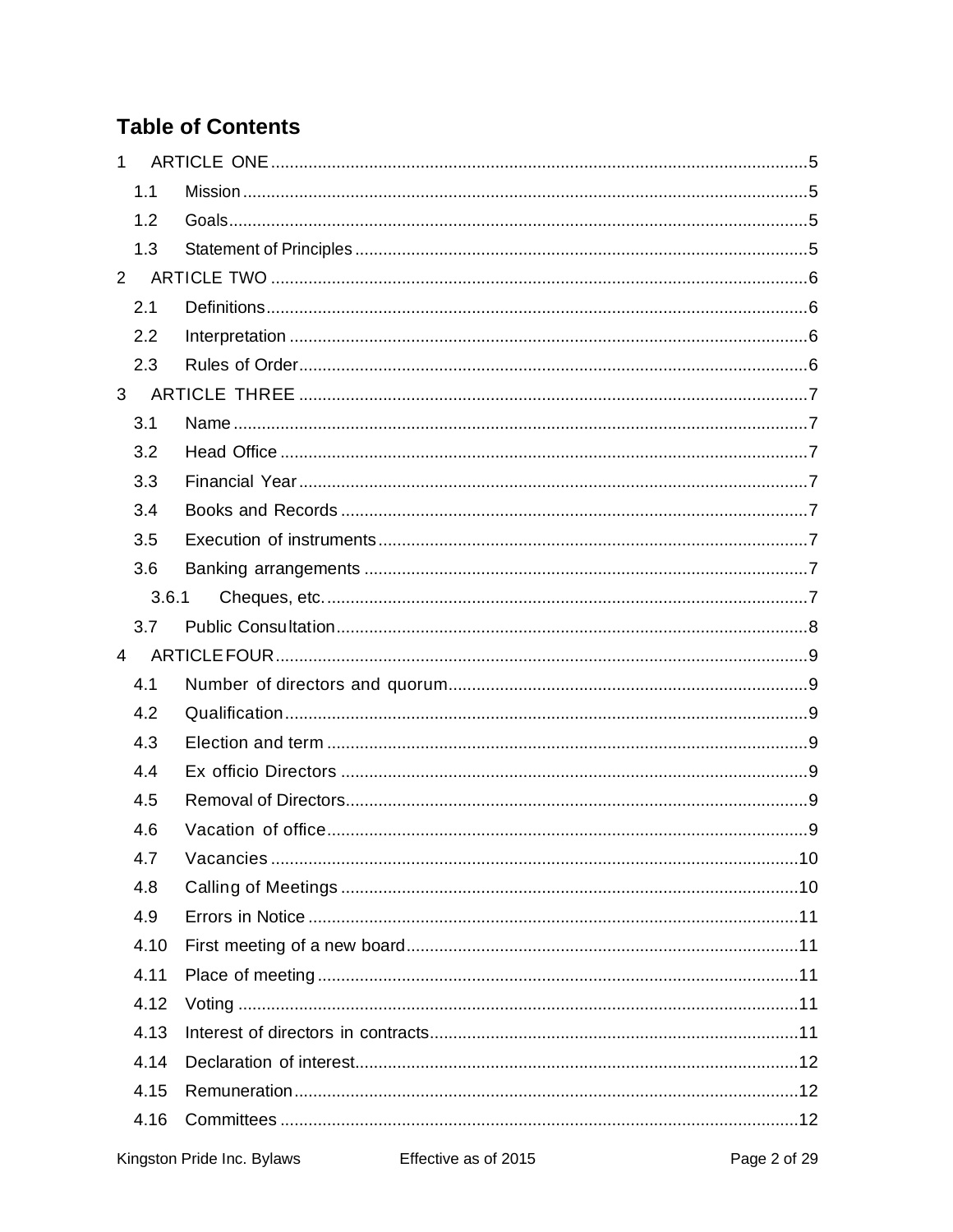|                | 4.16.1         |  |  |
|----------------|----------------|--|--|
| 5              |                |  |  |
|                | 5.1            |  |  |
|                | 5.2            |  |  |
|                | 5.2.1          |  |  |
|                | 5.2.2<br>5.2.3 |  |  |
|                |                |  |  |
|                | 5.2.4          |  |  |
| 5.3            |                |  |  |
|                | 5.4            |  |  |
| 6              |                |  |  |
|                | 6.1            |  |  |
|                | 6.2            |  |  |
|                | 6.3            |  |  |
|                | 6.4            |  |  |
| $\overline{7}$ |                |  |  |
|                | 7.1            |  |  |
|                | 7.2            |  |  |
|                | 7.3            |  |  |
|                | 7.4            |  |  |
|                | 7.5            |  |  |
|                | 7.6            |  |  |
| 8              |                |  |  |
|                | 8.1            |  |  |
|                | 8.2            |  |  |
|                | 8.3            |  |  |
|                | 8.4            |  |  |
|                | 8.5            |  |  |
|                | 8.6            |  |  |
|                | 8.7            |  |  |
|                | 8.8            |  |  |
|                | 8.9            |  |  |
| 9              |                |  |  |
|                | 9.1            |  |  |
|                | 9.2            |  |  |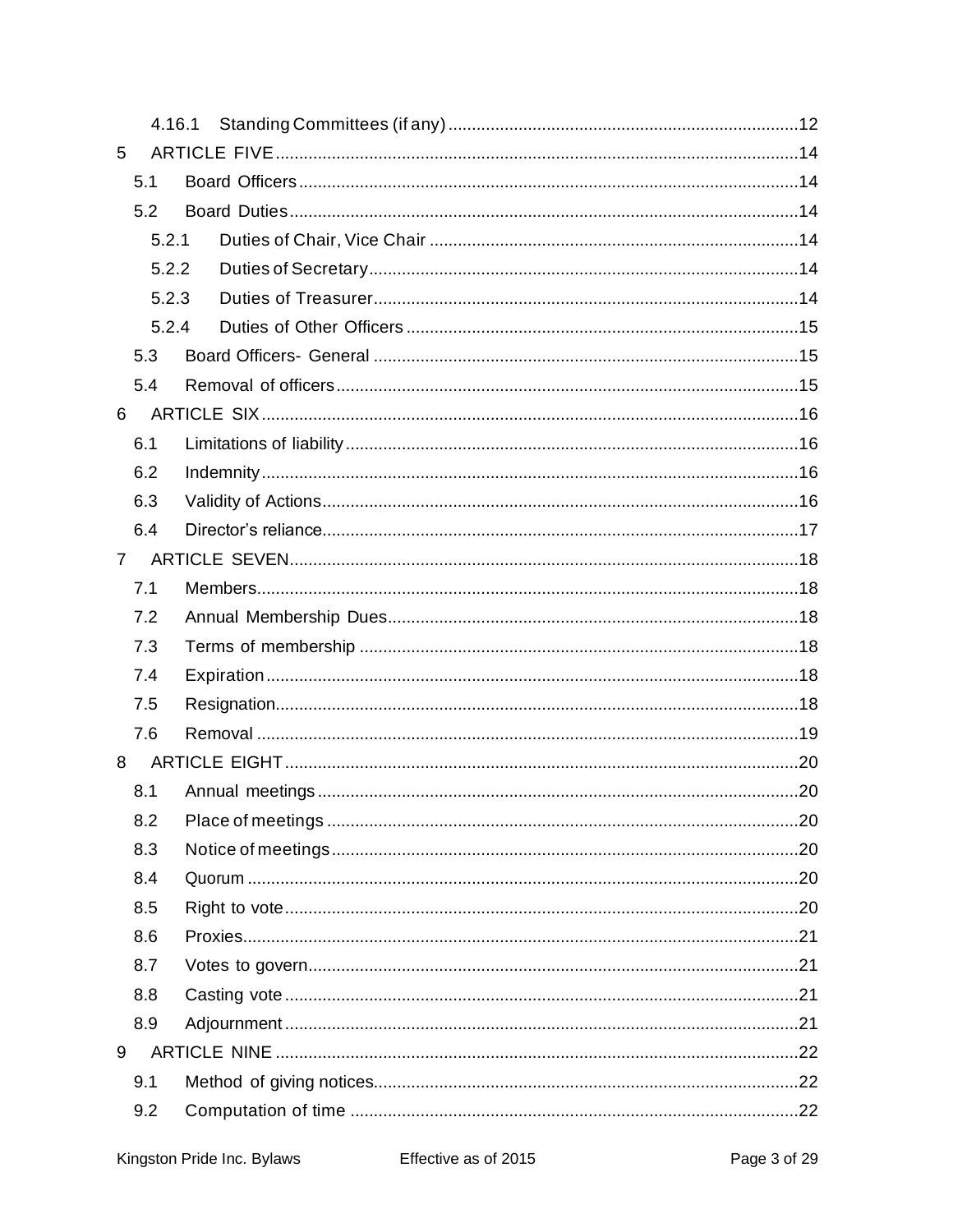| 9.3               |  |  |  |  |  |
|-------------------|--|--|--|--|--|
| 9.4               |  |  |  |  |  |
| 10                |  |  |  |  |  |
| 10.1              |  |  |  |  |  |
| 11                |  |  |  |  |  |
| 11.1              |  |  |  |  |  |
| $12 \overline{ }$ |  |  |  |  |  |
| 12.1              |  |  |  |  |  |
|                   |  |  |  |  |  |
| 12.3              |  |  |  |  |  |
|                   |  |  |  |  |  |
|                   |  |  |  |  |  |
|                   |  |  |  |  |  |
|                   |  |  |  |  |  |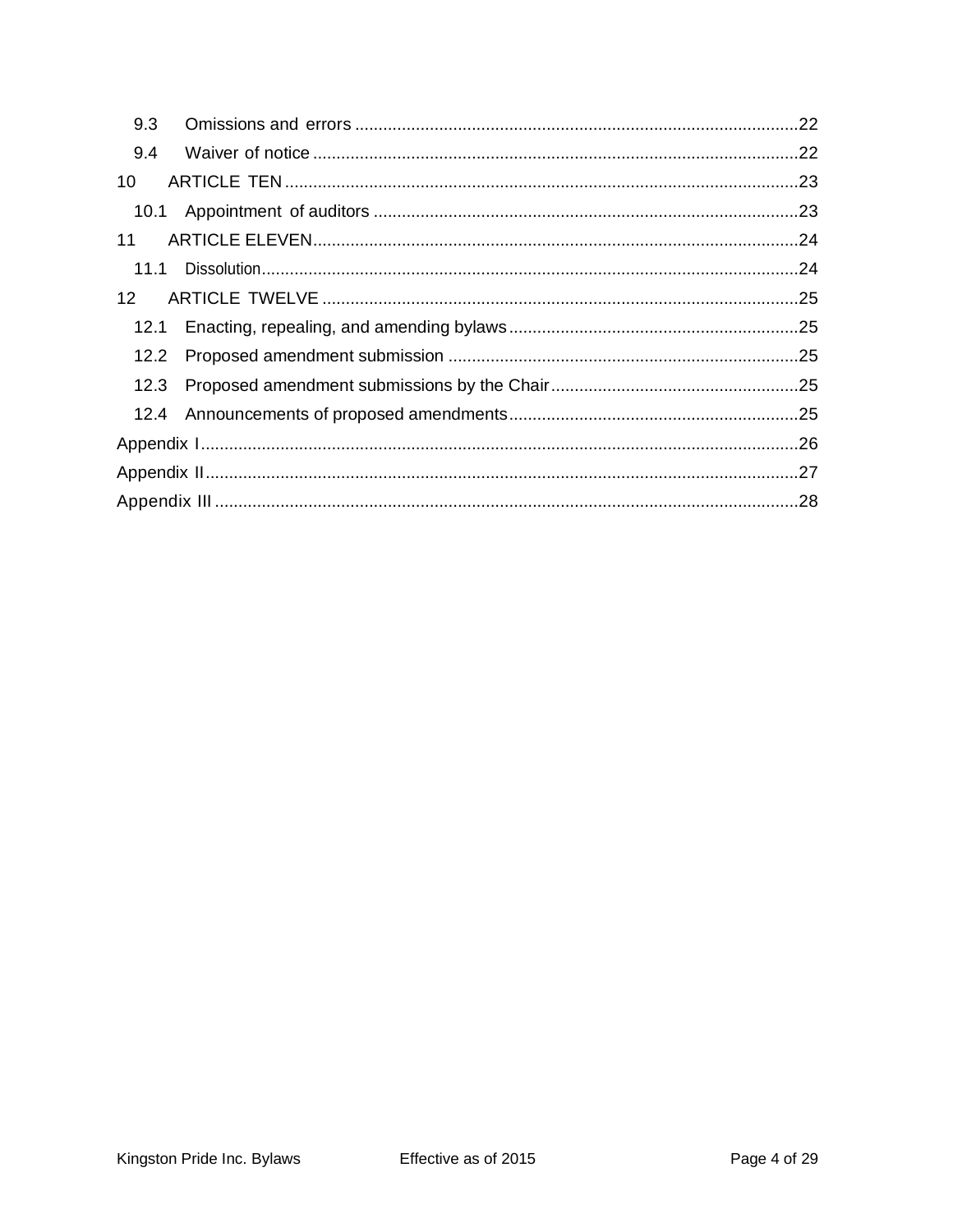# <span id="page-4-0"></span>**1 ARTICLE ONE**

## **PURPOSE**

## <span id="page-4-1"></span>**1.1 Mission**

The mission of Kingston Pride Inc. is to celebrate gender and sexual diversity, support our diverse community, and support awareness of 2SLGBTQIA+ issues in Kingston and the surrounding region throughout the year culminating in an annual Pride Festival.

#### <span id="page-4-2"></span>**1.2 Goals**

The establishment and maintenance of the Kingston Pride Inc. Committee i s for the purposes of:

- a) Promote and foster a greater understanding and acknowledgement of the positive contributions of people with the diversity of sexual orientations and/or gender identities, and encourage people in Kingston and the surrounding region to celebrate with pride;
- b) Organize and facilitate community events, including an annual festival, which celebrate diversity, engage with community members, and raise awareness of ongoing issues;
- c) Understand and promote the 2SLGBTQIA+ community's contribution to Kingston and the surrounding area; with respect to such areas as volunteerism, tourism, and economic, social and cultural impacts.;
- d) Include community members in a clear consultation process and knowledge mobilization process with the Board as it relates to issues of the community.
- e) and any other such complementary purposes not inconsistent with these objects.

#### <span id="page-4-3"></span>**1.3 Statement of Principles**

The Kingston Pride Inc. Committee is dedicated to upholding the following principles:

- a) That diversity of sexual orientation and gender identity represents a positive contribution to society , and it is therefore a matter for pride and celebration ;
- b) That a Pride Festival and Pride Day should be set aside on the third Saturday of June each year to celebrate this diversity;
- c) That all segments of the lesbian, gay, bisexual, transgender community are entitled and encouraged to be represented in *all* pride celebrations; and
- d) That the members of the heterosexual community who support these principles are entitled and encouraged to help organize and participate in pride celebrations.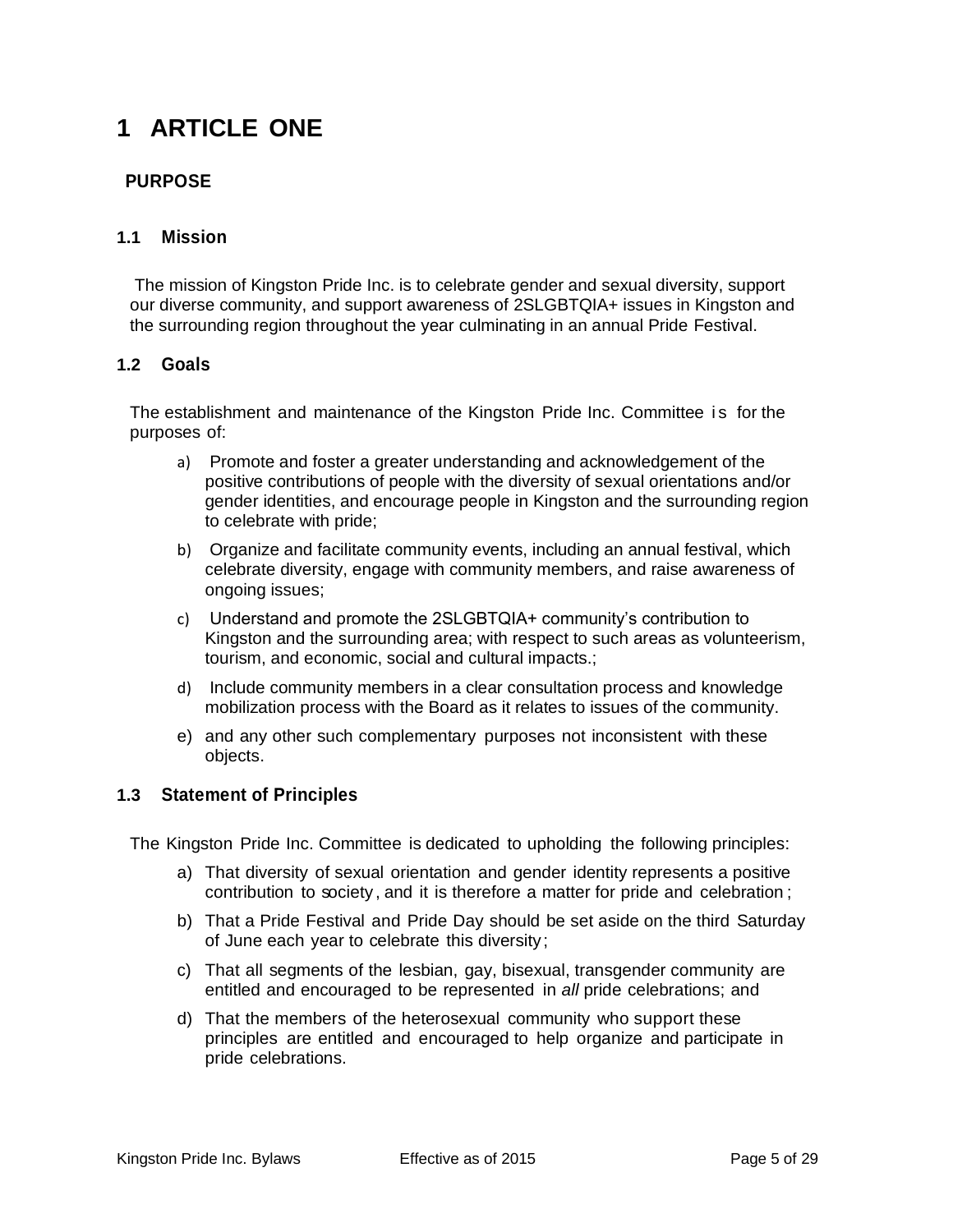# <span id="page-5-0"></span>**2 ARTICLE TWO**

## **INTERPRETATION**

## <span id="page-5-1"></span>**2.1 Definitions**

In this by-law and all other by-laws and special resolutions of the Corporation, unless the context otherwise requires:

"Act" means the Corporations Act of Ontario and any act that may be substituted therefor, as from time to time amended;

"Board" means the Board of Directors for the Corporation:

"By-laws" means this by-law and all other by-laws of the Corporation from time to time in force and effect;

"Corporation" means the corporation without share capital incorporated under the Act by letters patent;

"Letters patent" means the letters patent incorporating the Corporation,as from time to time amended and supplemented by supplementary letters patent;

"Meeting of members" includes an Annual Meeting of members and a Special Meeting of members;

"Regulations" means the regulations made under the Act and every regulation that may be substituted therefor, as from time to time amended.

#### <span id="page-5-2"></span>**2.2 Interpretation**

Words importing the singular number or a single gender shall include the plural number or all genders, as the case may be, and vice versa, and references to persons shall include firms and corporations. Kingston Pride Bylaws and official policies shall use non-gendered language.

## <span id="page-5-3"></span>**2.3 Rules of Order**

In areas of dispute or omission not previously covered by the by-laws, the recent edition of Robert's Rules of Order will be used.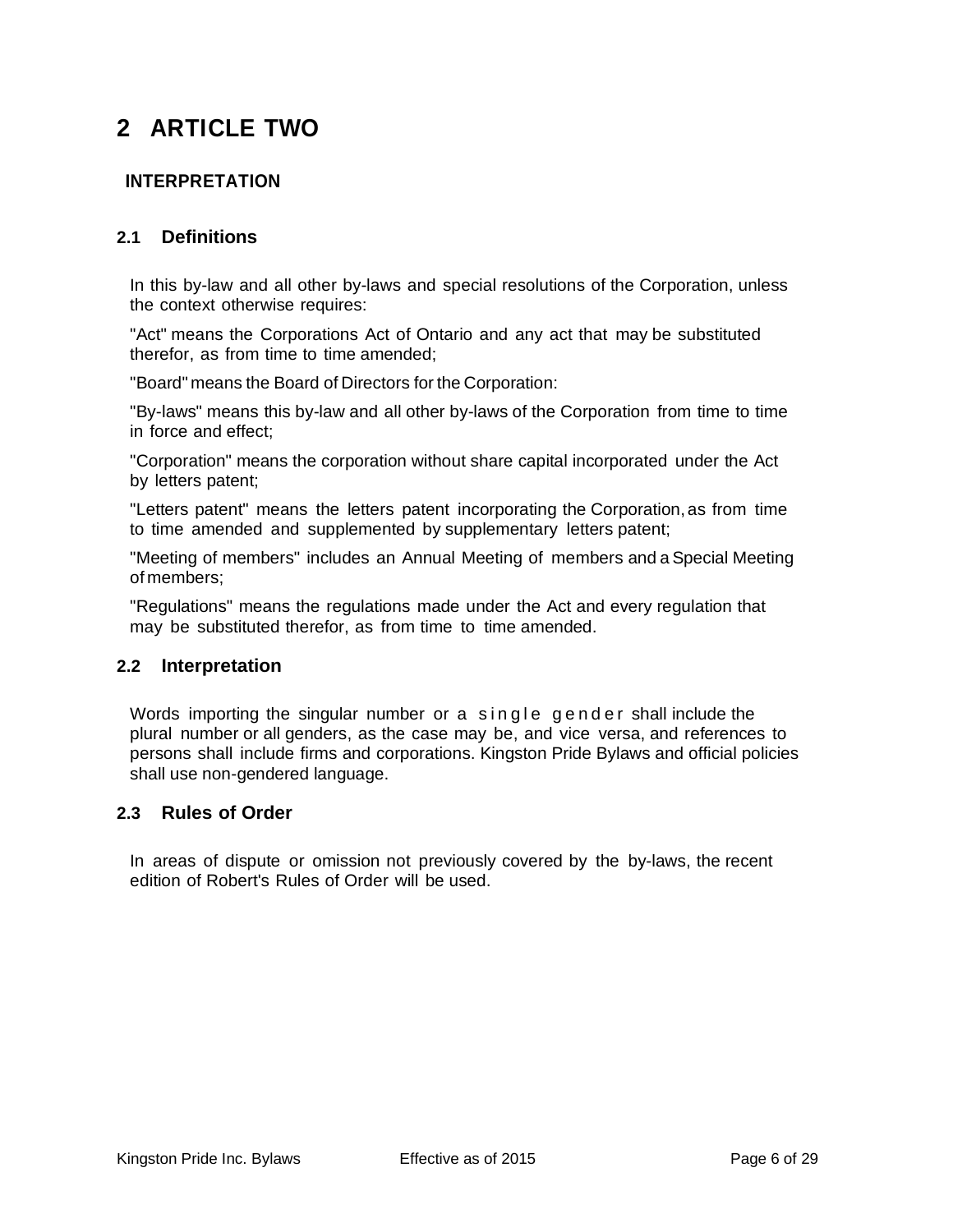# <span id="page-6-0"></span>**3 ARTICLE THREE**

# **BUSINESS OF THE CORPORATION**

## <span id="page-6-1"></span>**3.1 Name**

The name of the Corporation shall be Kingston Pride Inc.

## <span id="page-6-2"></span>**3.2 Head Office**

The head office of the Corporation shall be in the City of Kingston in the Province of Ontario, as may be determined by the board.

## <span id="page-6-3"></span>**3.3 Financial Year**

Until otherwise ordered by the board, the financial year of the Corporation shall end on the 30th day of June in each year.

## <span id="page-6-4"></span>**3.4 Books and Records**

The directors shall see that all necessary books and records of the Corporation required by the By-laws of the Corporation or by any applicable statute or law are regularly and properly kept.

## <span id="page-6-5"></span>**3.5 Execution of instruments**

Contracts in the ordinary course of the Corporation's operations may be entered into on behalf of the Corporation by the Board or any other person designated by the Board.All instruments in writing so signed shall be binding upon the Corporation without any further authorization or formality. Contracts not in the ordinary course of the Corporation's operations including but not limited to deeds, transfers , licenses, contracts, engagements and other instruments shall be signed on behalf of the Corporation by two members of the Executive Committee.

## <span id="page-6-6"></span>**3.6 Banking arrangements**

The banking business of the Corporation shall be transacted with such banks, trust companies or other firms or corporations as may from time to time be designated by or under the authority of the board. Such banking business or any part thereof shall be transacted under such agreements, instructions and delegations of powers as the board may from time to time prescribe or authorize.

#### <span id="page-6-7"></span>**3.6.1 Cheques, etc.**

All cheques, bills of exchange or other orders for the payment of money, notes or other evidences of indebtedness issued in the name of the Corporation, shall be signed by such officer or officers, agent or agents of the Corporation and in such manner as shall from time to time be determined by resolution of the board of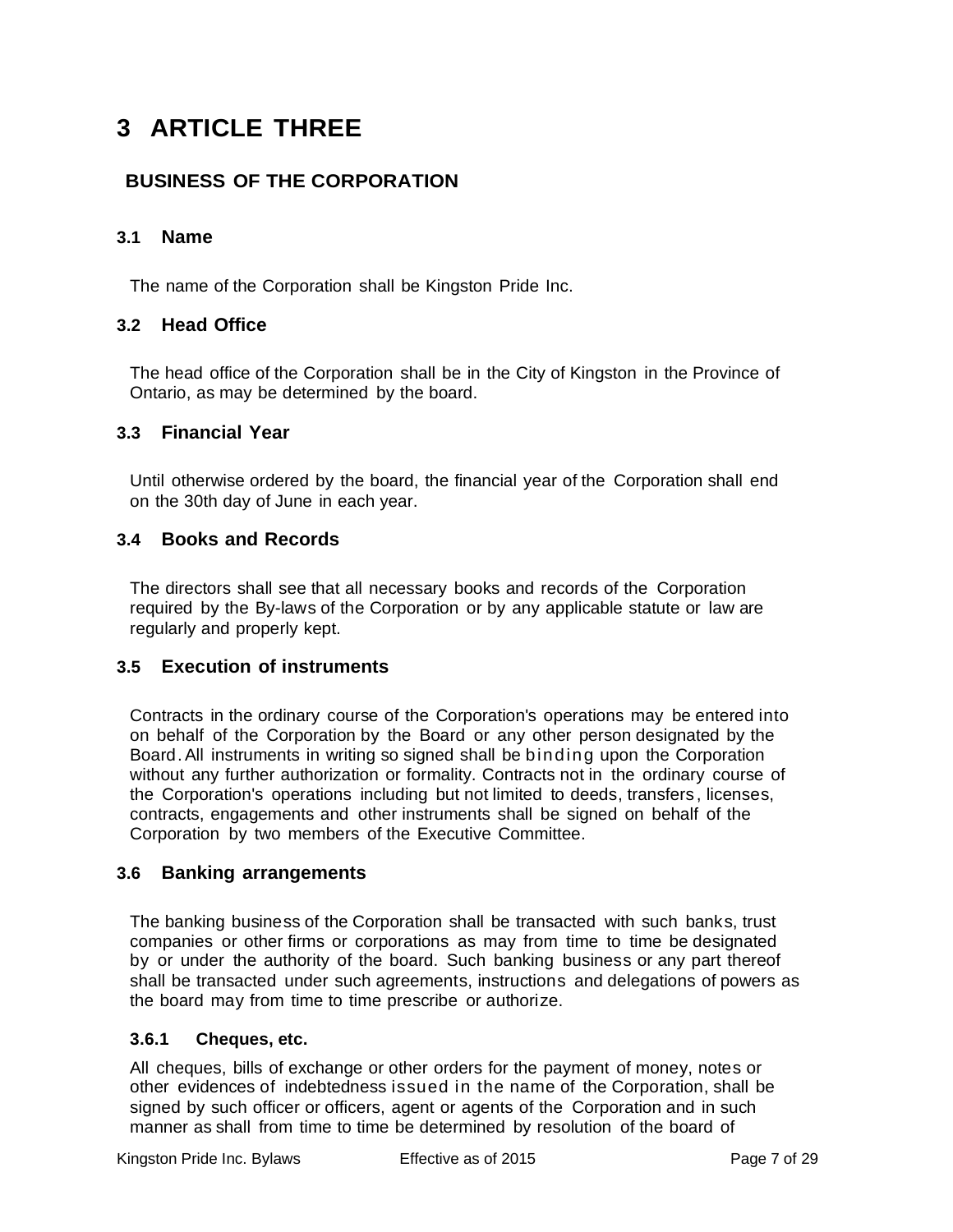directors and any one of such officers or agents may alone endorse notes and drafts for collection on account of the Corporation through its bankers, and endorse notes and cheques for deposit with the Corporation's bankers for the credit of the Corporation, or the same may be endorsed "for collection" or "for deposit" with the banks of the Corporation by using the Corporation's rubber stamp for the purpose.

Any one of such officers or agents so appointed may arrange, settle, balance and certify all books and accounts between the Corporation and the Corporation's bankers and may receive all paid cheques and vouchers and sign all the bank's forms or settlement of balances and release or verification slips.

## <span id="page-7-0"></span>**3.7 Public Consultation**

The Corporation shall hold at least one (1) public consultation annually as directed by the Board of Directors providing notice in accordance with *Appendix l*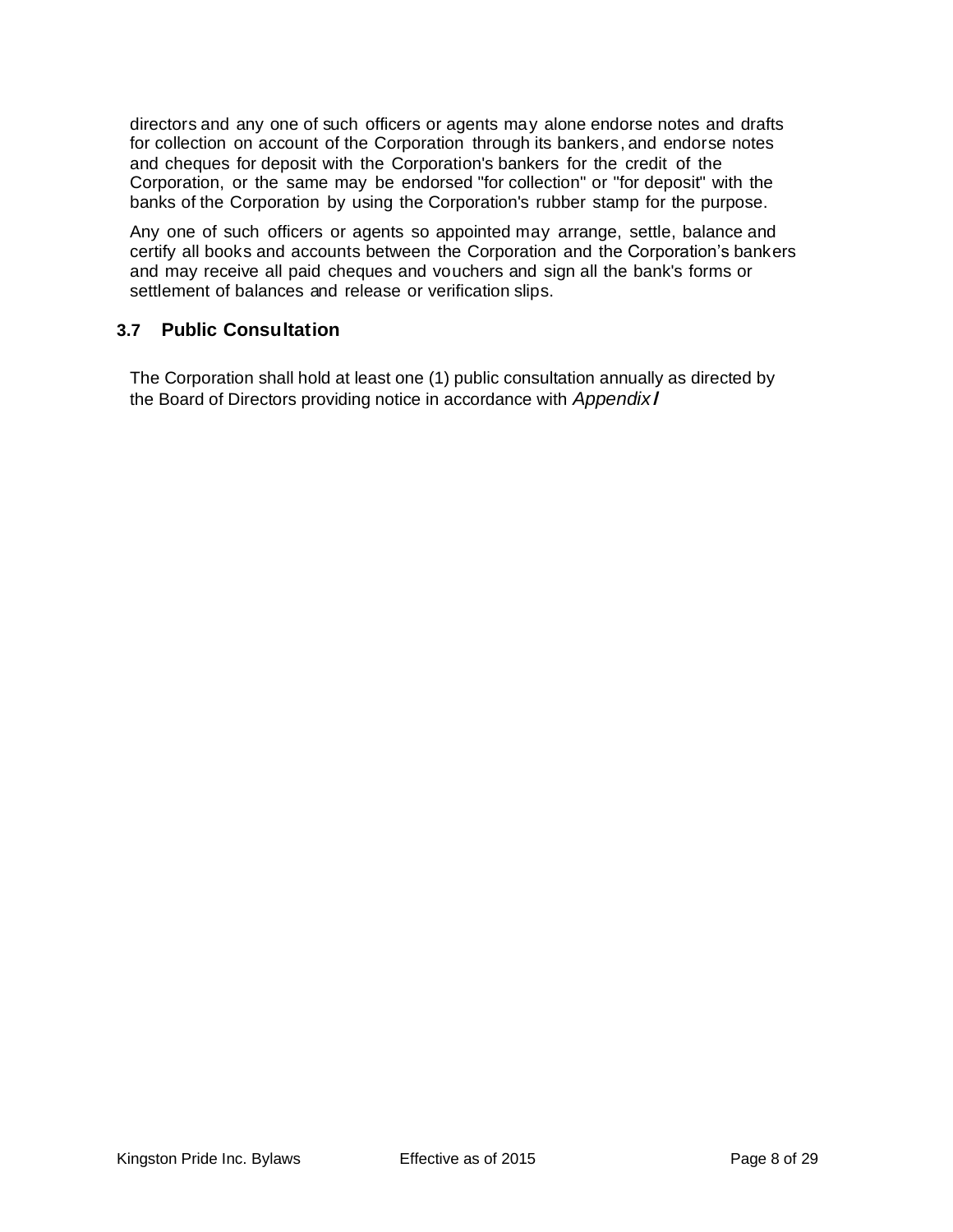# <span id="page-8-0"></span>**4 ARTICLE FOUR**

# **DlRECTORS**

## <span id="page-8-1"></span>**4.1 Number of directors and quorum**

The affairs of the Corporation shall be managed by its board of directors. The number of directors shall be a minimum of five (5) and maximum total of ten (10) including three (3) coordinators, all of whom shall be elected by the members as hereinafter specified. Quorum for the transaction of business shall be by majority of the total number of directors and coordinators. Notwithstanding vacancies, the remaining directors may act if constituting a quorum. *SeeAppendix II.*

## <span id="page-8-2"></span>**4.2 Qualification**

No ind ividual shall be qualified as a director unless that individual has reached the age of majority within the province of Ontario. Additionally, the individual shall be at the time of election, and throughout the term of office be a member of the Corporation. For the position of Treasurer a person shall be a certified accountant and for the position of Secretary, the person shall have some qualifications in administration.

## <span id="page-8-3"></span>**4.3 Election and term**

Directors shall be elected to a minimum two-year term of office and a maximum of five-year term of office at the Annual Meeting, As per appendix II. The directors shall continue in office until their successors are duly elected and qualified. The election shall be by secret ballot.

The retiring directors shall be eligible for re-election if otherwise qualified.

## <span id="page-8-4"></span>**4.4 Ex officio Directors**

The members of the Board of Directors may, from time to time, appoint members of the Corporation to serve as ex officio members of the Board of Directors. An ex officio member is a voting position.

Such ex officio members appointed by the Board of Directors shall, ex officio, participate in the matters of the Corporation and shall serve until the subsequent Annual Meeting, or until otherwise replaced by the Board of Directors.

## <span id="page-8-5"></span>**4.5 Removal of Directors**

The failure to participate in four (4) board meetings or three (3) consecutive board meetings, in one (1) board year, may result in an automatic removal of the respective director without the meeting of the membership for such a purpose. In order to be reinstated, the Board of Directors must vote in favour of reinstatement by a two thirds (2/3) vote at the meeting following the attendance failures.

## <span id="page-8-6"></span>**4.6 Vacation of office**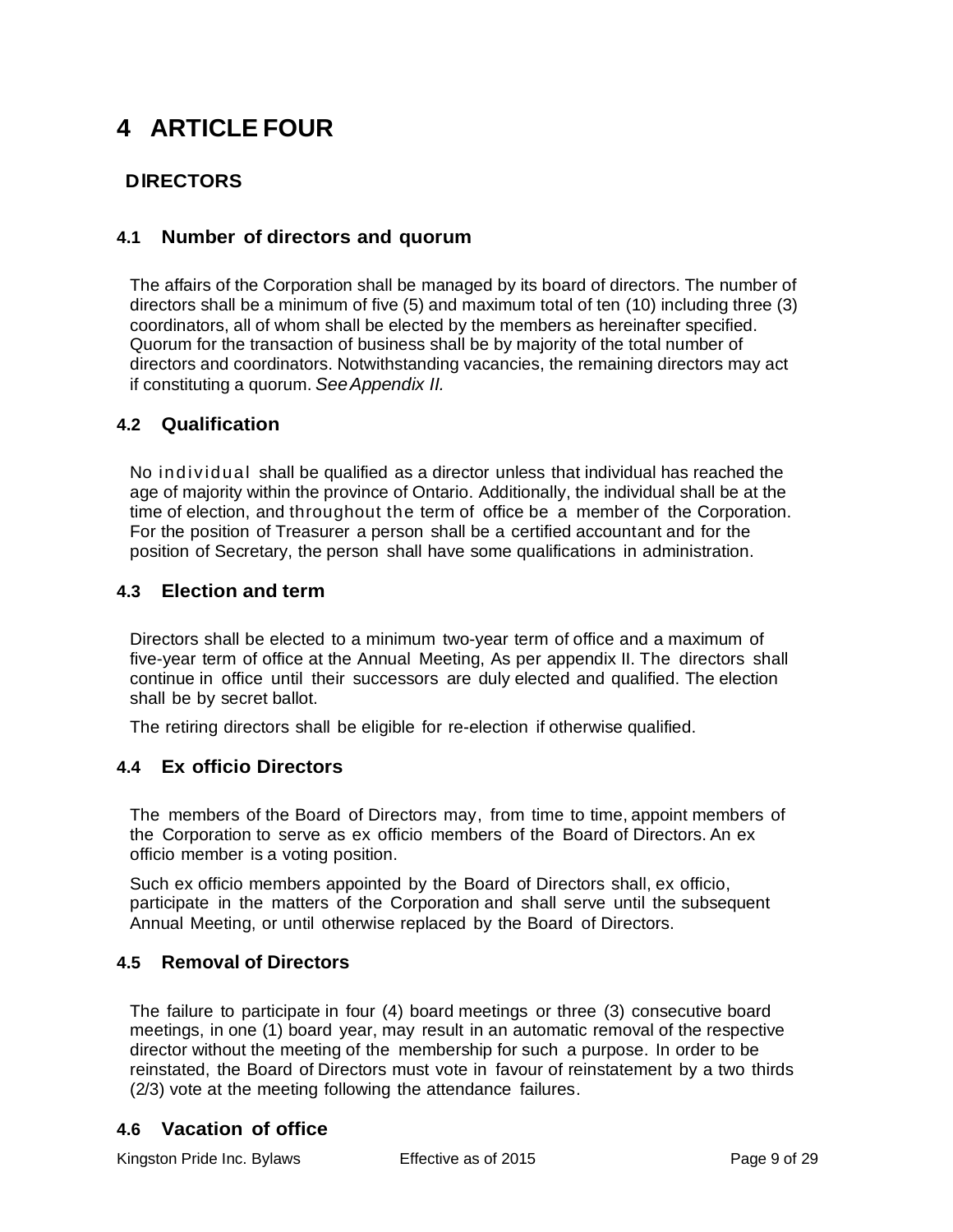The office of a director shall be vacated upon the occurrence of any of the following events:

- a) if a receiving order is made against a director or if they make an assignment under the Bankruptcy Act;
- b) if an order is made declaring a director to be a mentally incompetent person or incapable of managing their affairs;
- c) if a director ceases to be qualified as provided in section 4.02;
- d) if a director shall be removed from office as provided in section 4.05; or
- e) if by notice in writing to the Corporation a director resigns their office and such resignation, if not effective immediately , becomes effective in accordance with its terms: or
- f) if a director dies.

## <span id="page-9-0"></span>**4.7 Vacancies**

In the case of any vacancy, however caused, among the directors elected pursuant to paragraph 4.03 hereof or their successors (unless a replacement has been elected by the members as permitted in paragraph 4.05 hereof), the remaining directors entitled to the vote pursuant to this by-law or any other by-law of the Corporation shall use reasonable efforts to appoint replacements within 60 days of the occurrence of the vacancy, unless the vacancy occurs within 60 days before the Annual Meeting, in which event the replacement director will be elected by the membership. The term of office of Appointed Directors shall end at the next Annual Meeting.

## <span id="page-9-1"></span>**4.8 Calling of Meetings**

Meetings of the board shall be held monthly at the call of the board or the Chair or any two (2) directors.Notice of the time and place of every meeting so called shall be emailed or via phone call to each director not less than two (2) days before the time when the meeting to take place. No notice of a meeting shall be required if all the directors are present or if those absent waive notice or otherwise signify their consent to such meeting being held. The statutory declaration of the Secretary or Chair that notice has been given pursuant to this by-law shall be sufficient and conclusive evidence of the giving of such notice. The board may appoint a day or days in any month or months for regular meetings at an hour to be named and of such regular meeting no notice need be sent.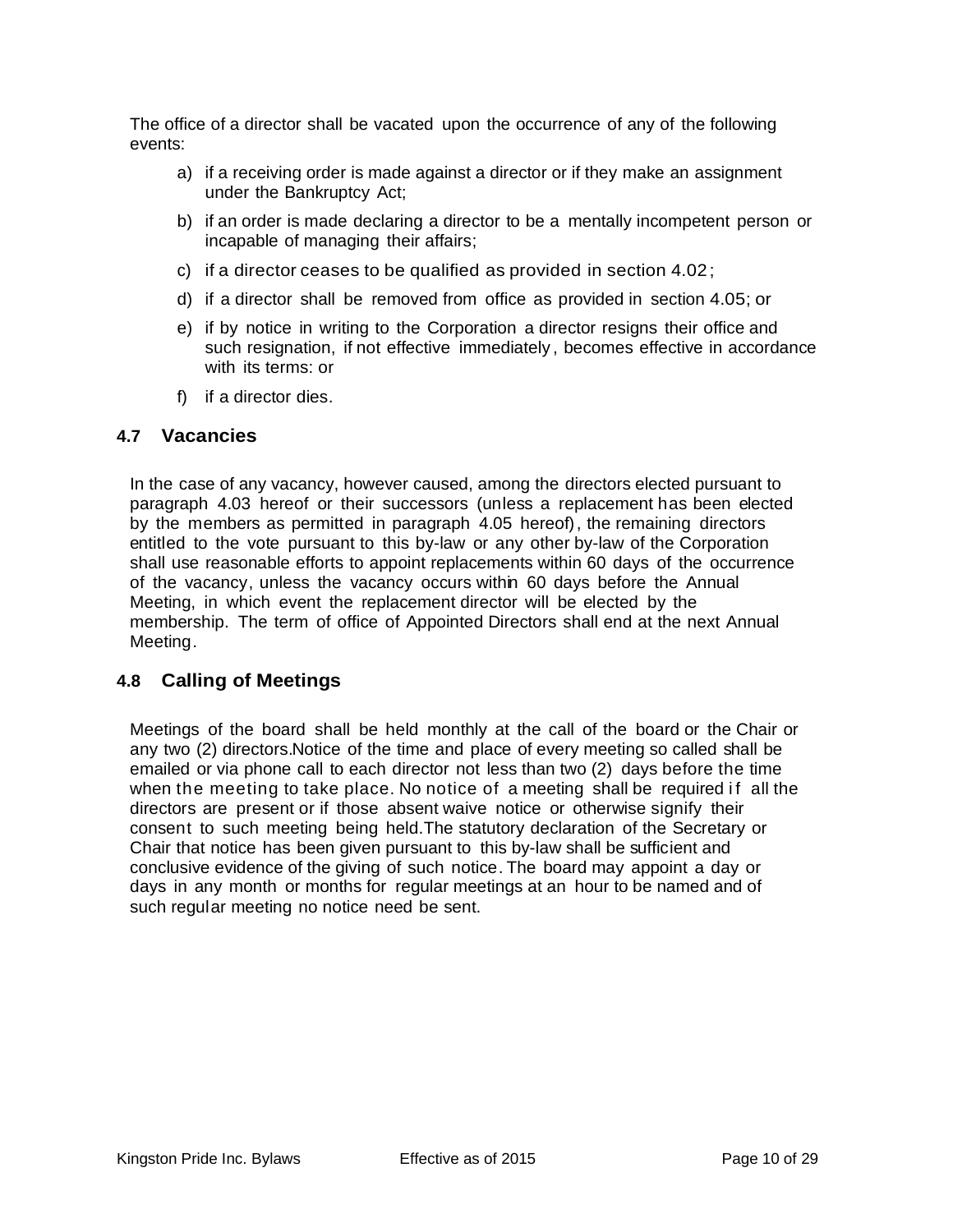## <span id="page-10-0"></span>**4.9 Errors in Notice**

No error or omission in giving such notice for a meeting of directors shall invalidate such meeting or invalidate or make void any proceedings taken or had at such meeting and any director may at any time waive notice of any such meeting and may ratify and approve of any or all proceedings taken or had thereat.

#### <span id="page-10-1"></span>**4.10 First meeting of a new board**

Provided a quorum of directors is present, each newly elected board may without notice hold its first meeting immediately following the meeting of members at which such board is elected.

#### <span id="page-10-2"></span>**4.11 Place of meeting**

Meetings of the board shall be held at such place as the board may from time to time determine.

## <span id="page-10-3"></span>**4.12 Voting**

All duly elected directors except the Chair of the meeting shall be entitled to one (1) vote on each question to be decided by the board. In the case of an equality of votes, the Chair of the meeting shall have the deciding vote.At all meetings of the board every question shall be decided by a majority of the votes cast upon the question, unless these by-laws require a special resolution in which case two-thirds (2/3) of the votes cast shall be required. All votes at any such meeting shall be taken by ballot if so demanded by any director present, but if no demand be made, the vote shall be taken the usual way by assent or dissent. A declaration by the Chair that a resolution has been carried and an entry to the effect inthe minutes shall be admissible evidence as prima facie proof of the fact without proof of the number or proportion of the votes recorded in favour or against such resolution.

In the absence of the Chair their duties may be performed by the Vice-Chair, or such other director as the board may from time to time appoint for the purpose.

#### <span id="page-10-4"></span>**4.13 Interest of directors in contracts**

Subject to the provisions of the Act, no director shall be disqualified by his office from contracting with the Corporation nor shall any contract or arrangement entered into by or on behalf of the Corporation with any director or in which any director is in any way interested be liable to be avoided nor shall any director so contracting or being so interested be liable to account to the Corporation or any of its members or creditors for any profit realized from any such contract or arrangement by reason of such director holding that office or the fiduciary relationship thereby established. *See Appendix Ill*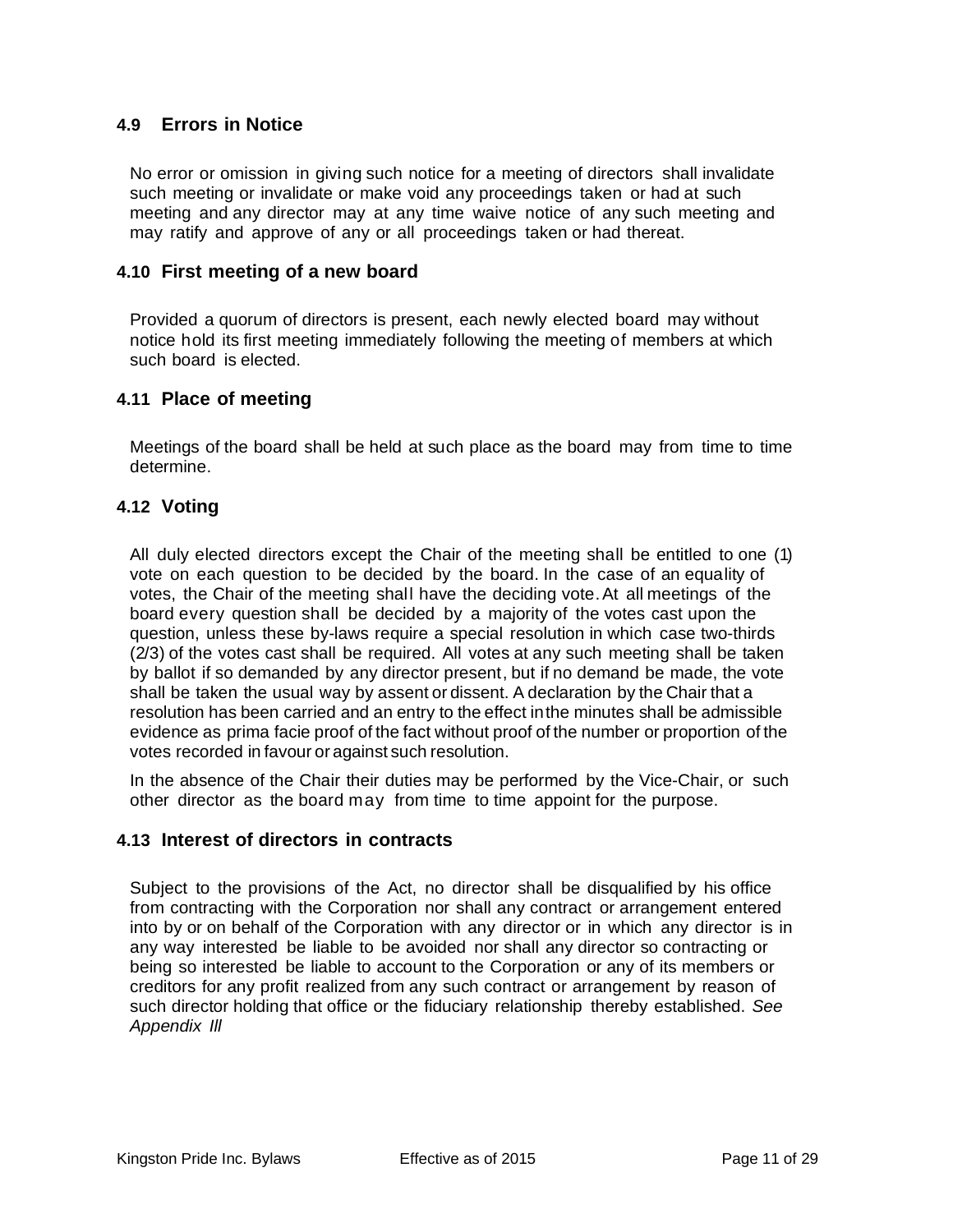## <span id="page-11-0"></span>**4.14 Declaration of interest**

It shall be the duty of every director of the Corporation who is in any way, whether directly or indirectly, interested in a contract or arrangement o r proposed contract or proposed arrangement with the Corporation to declare such interest to the extent, in the manner and at the time required by the Act.

## <span id="page-11-1"></span>**4.15 Remuneration**

The directors shall serve as such without remuneration but may. at the discretion of the board, be entitled to be paid their traveling and other expenses properly incurred by them in attending meetings of the board or of the members or other meetings on behalf of the board.

#### <span id="page-11-2"></span>**4.16 Committees**

The Board shall create the following standing committees to assist the directors in carrying on the affairs of the Corporation. Each standing committee will include members of the board.

Within 30 days of an Annual Meeting, the board may appoint members of the Corporation to each of the standing committees, and may designate the Chair of the Committee. The Chair of the Corporation shall be an ex officio member of each Committee but shall not be included in the numbers referred herein.

The Standing Committees shall meet to consider any business before the committee as they see fit except provided for within these by-laws. The majority of the members of the committee shall constitute a quorum. Questions to be decided by consensus and taken to the Board of Directors.

#### <span id="page-11-3"></span>**4.16.1 Standing Committees (if any)**

#### *4.16.1.1 Planning and Events Committee.*

The Planning and Events Committee shall meet at least once a month, more frequently as required, to review and oversee the planning and execution of the annual Pride Festival and other events that the Corporation undertakes.

#### *4.16.1.2 Finance Committee.*

The Finance Committee shall from time to time review the financial position of the Corporation and make recommendations to the Board of Directors concerning the finances of the Corporation , including the management of the Corporation's capital funds and investments, financial policies/procedures and the preparation of an annual budget. The Treasurer will chair the Financial Committee.

#### *4.16.1.3 Fundraising and Sponsorship Committee.*

The Fundraising and Sponsorship Committee shall organize, plan and implement all fundraising activities for the Kingston Pride Inc. Committee. The Committee will also carry out such other fundraising and sponsorship tasks as the Pride Committee may direct from time to time.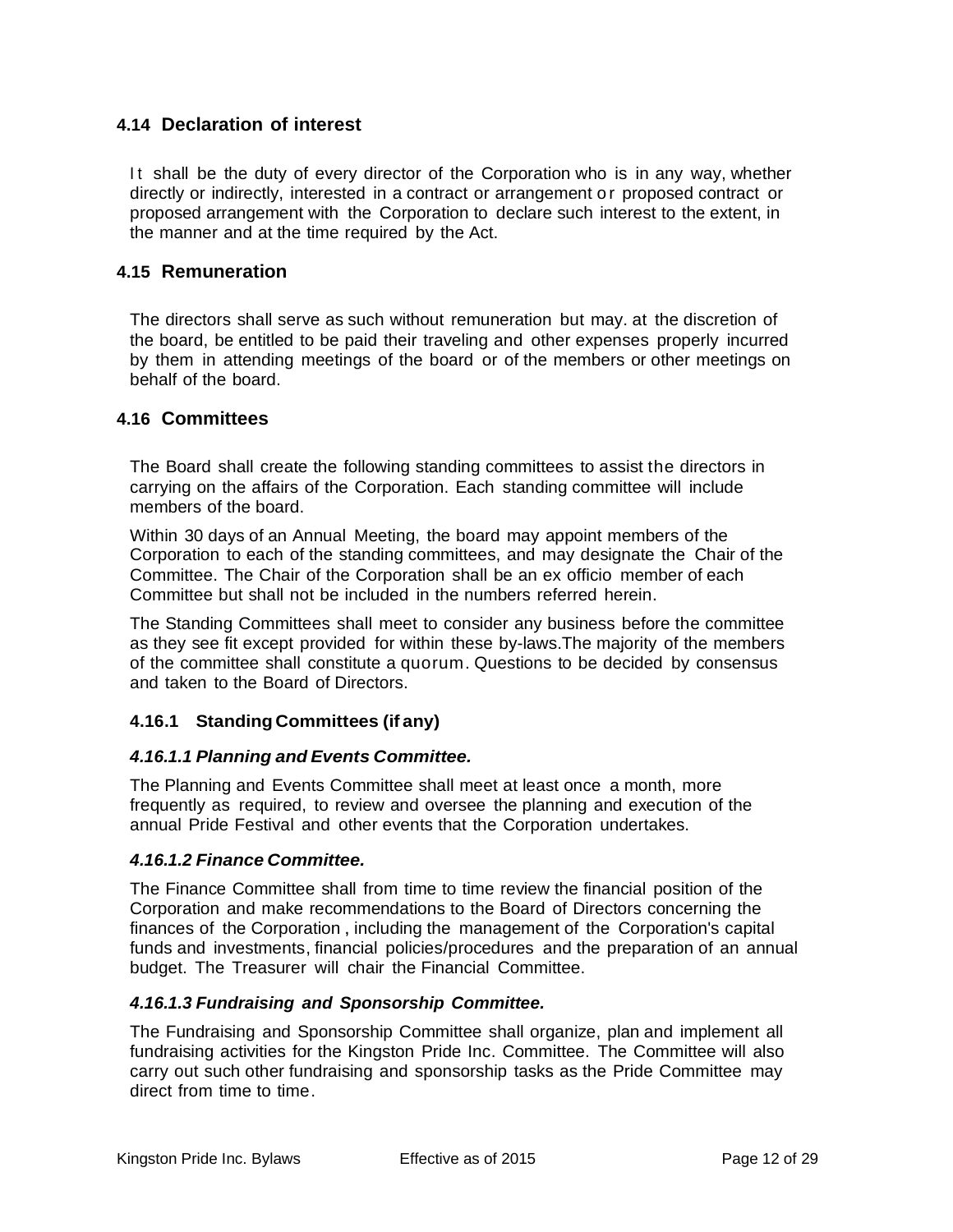## *4.16.1.4 Nomintations Committee*

The Board will maintain a standing committee as described in paragraph 4.16 and shall prescribe their duties selecting and coaching suitable candidates to be directors of the corporation whenever vacancies exist as described in paragraph 4.7. Notwithstanding paragraph 4.16, directors coming within 90 days of the end of their term as described in paragraph 4.3 or in paragraph 4.7 shall be deemed ineligible to sit on the standing committee.

## *4.16.1.5 Kingston (KTown) Youth Pride*

The Board will maintain a standing committee as described in paragraph 4.16 and shall prescribe their duties as engaging youth and sharing a youth-centred voice on related topics and issues.

## *4.16.1.6 Ad hoc Committees*

The Board of Directors may from time to time constitute such other committees, as it deems necessary and shall prescribe their duties.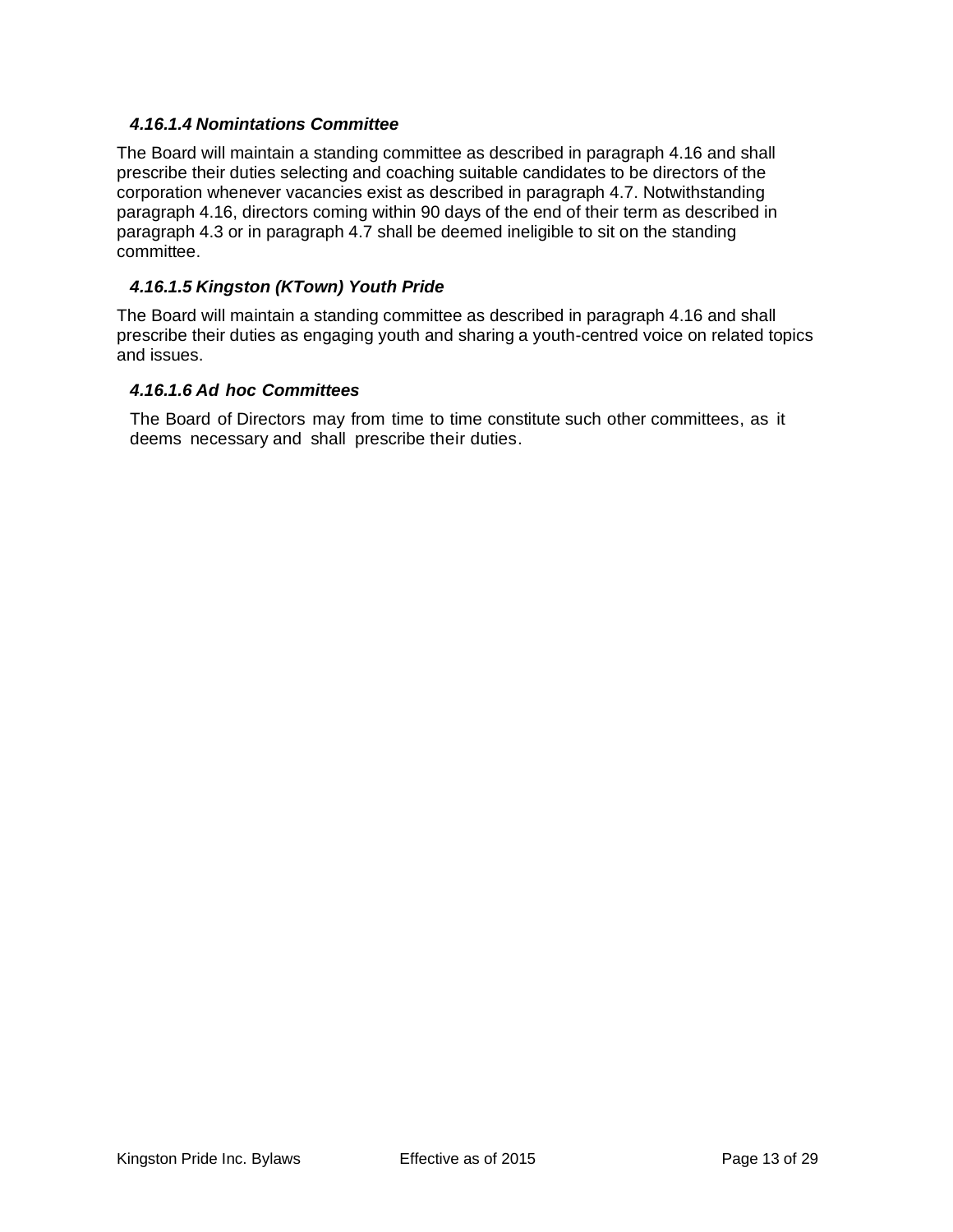# <span id="page-13-0"></span>**5 ARTICLE FIVE**

# **BOARD OFFICERS**

## <span id="page-13-1"></span>**5.1 Board Officers**

The Board shall appoint annually (if required), directors to fill the following board offices: Chair of the Board, Vice Chair, Treasurer, and Secretary. No person may hold more than one (I) office.

## <span id="page-13-2"></span>**5.2 Board Duties**

#### <span id="page-13-3"></span>**5.2.1 Duties of Chair, Vice Chair**

The Chair shall, when present, preside at all meetings of the members of the Corporation and of the board of directors.

The Chair shall also be charged with the general management and supervision of the affairs and operations of the Corporation.

The Chair, with the Secretary or with another officer appointed by the board for the purpose, shall sign all by-laws and membership certificates.

During the absence or inability of the Chair, their duties and powers may be exercised by the Vice Chair, or another director as the board may from time to time appoint for the purpose.

## <span id="page-13-4"></span>**5.2.2 Duties ofSecretary**

The Secretary shall be clerk of the Board of Directors.

They shall attend all meetings of the Board of Directors and record all facts and minutes of all proceedings in the books kept for that purpose.

They shall give all notices required to be given to members and to directors.

They shall be the custodian of the seal of the Corporation (if any) and of all books, papers,records, correspondence, contracts and other documents belonging to the Corporation which they shall deliver up only when authorized to do so by a resolution of the Board of Directors to do so and to such person or persons as may be named in the resolution, and he shall perform such other duties as may from time to time be determined by the Board of Directors.

## <span id="page-13-5"></span>**5.2.3 Duties of Treasurer**

The Treasurer or person performing the usual duties of a Treasurer, shall keep full and accurate accounts of all receipts and disbursements of the Corporation in proper books of account and shall deposit all moneys or other valuable effects in the name and to the credit of the Corporation in such bank or banks as may from time to time be designated by the Board of Directors.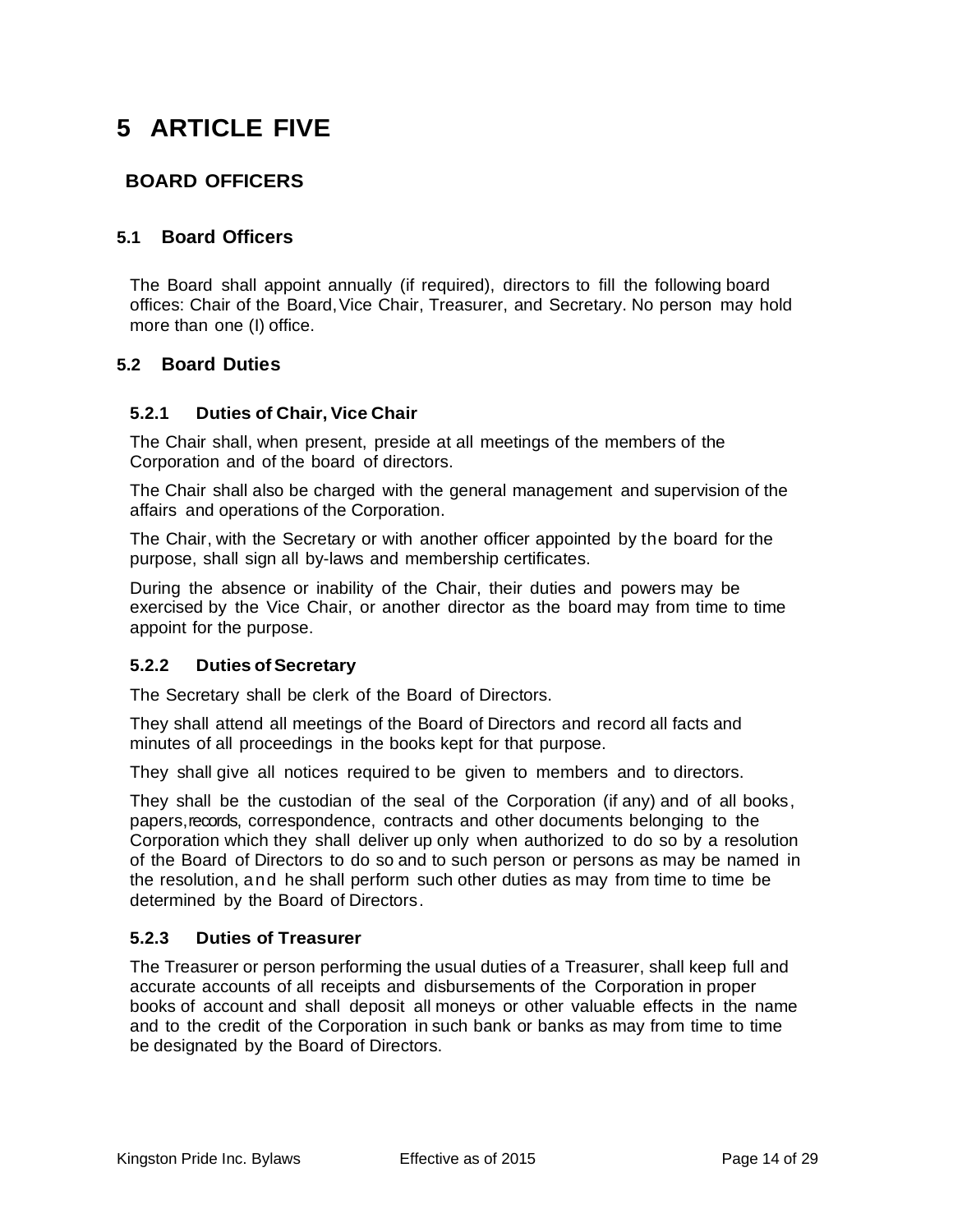They shall disburse the funds of the Corporation under the direction of the Board of Directors, taking proper vouchers therefore and shall render to the Board of Directors at the regular meetings thereof or whenever required of them, an account of all their transactions as Treasurer, and of the financial position of the Corporation.

They shall be Chair of the Finance Committee (if any).

They shall also perform such other duties as may from time to time be determined by the Board of Directors.

## <span id="page-14-0"></span>**5.2.4 Duties of Other Officers**

The duties of all other officers of the Corporation shall be such as the terms of their engagement call for or the board of directors requires of them.

## <span id="page-14-1"></span>**5.3 Board Officers- General**

Officers shall hold office until removed in the manner hereinafter specified or until their replacement by election as hereinafter specified. An officer's term of office shall also be terminated by such officer's written resignation which may be effective immediately or upon a date named therein, provided that a resignation naming an effective date later than the date of the election of officers following the next Annual Meeting shall not have the effect of extending such officer's term beyond the date of such election. Officers shall be elected or appointed by the board at its first meeting following each Annual Meeting of members and thereupon the term of office of the previously existing officers (except such of them as have been re-elected to their previous positions) shall cease, provided that in default of such election, the existing officers shall continue to hold office until such election is held. Vacancies among the officers, however caused, shall be filled by election by the board within 60 days after the vacancy occurs. The election of officers by the directors may be by show of hands or by resolution unless a ballot be demanded by any director. Any director who is removed as a director pursuant to this by-law who is also an officer of the Corporation shall cease to be an officer upon removal as a director.

## <span id="page-14-2"></span>**5.4 Removal of officers**

Any Board officer of the Corporation may be removed by a two-thirds (2/3) vote of those present and entitled to vote at a special meeting of the board called for such purpose upon the giving of written notice as specified in this by-law, which notice shall be served upon the directors and upon the officer whose removal is proposed and shall specify the proposed removal as the subject matter of such meeting.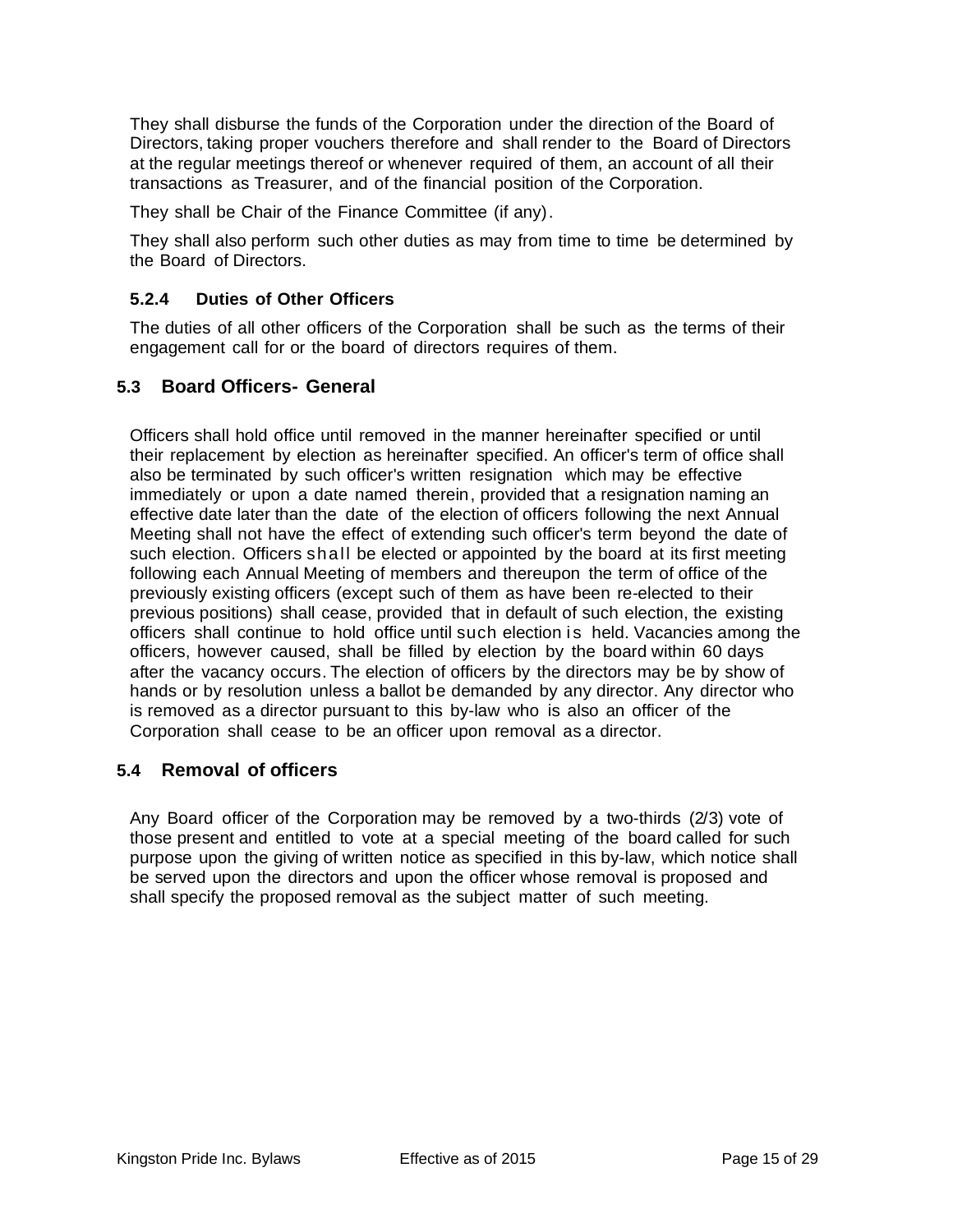# <span id="page-15-0"></span>**6 ARTICLE SIX**

## **PROTECTION OF DIRECTORS AND OFFICERS**

## <span id="page-15-1"></span>**6.1 Limitations of liability**

No director or officer of the Corporation shall be liable for the acts, receipts, neglects or defaults of any other director or officer or employee, or for joining in any receipt or other act for conformity, or for any loss, damage or expense happening to the Corporation through the insufficiency or deficiency of title to any property acquired by order of the board for or on behalf of the Corporation, or for the insufficiency of deficiency of any security in or upon which any of the monies of the Corporation shall be invested, or for any loss or damage arising from bankruptcy , insolvency or tortious act of any person with whom any of the monies, securities or effects of the Corporation shall be deposited, or for any other loss occasioned by any error of judgement or oversight on their part, or for any other loss, damage or misfortune whatsoever which shall happen in the execution of their office or in relation thereto unless the same are occasioned by their own willful neglect.

## <span id="page-15-2"></span>**6.2 Indemnity**

Every director and officer of the Corporation and their heirs, executors and administrators and estate and effects, respectively , shall from time to time and at all times be indemnified and saved harmless out of the funds of the Corporation from and against:

- a) All costs, charges and expenses whatsoever that such director or officer sustains or incurs in or about any action. suit, or proceeding that is brought , commenced or prosecuted against them for or in respect of any deed, act, matter or thing whatsoever made, done or permitted by them in or about the execution of their office; and
- b) All other costs, charges or expenses that they sustain or incur about or in relation to the affairs of the Corporation except such costs, charges or expenses as are occasioned by their own willful neglect or default.

## <span id="page-15-3"></span>**6.3 Validity of Actions**

No act or proceeding of any director or Board of Directors shall be deemed invalid or ineffective by reason of the subsequent ascertainment of any irregularity in regard to such act or proceeding or the qualification of such director or board of directors.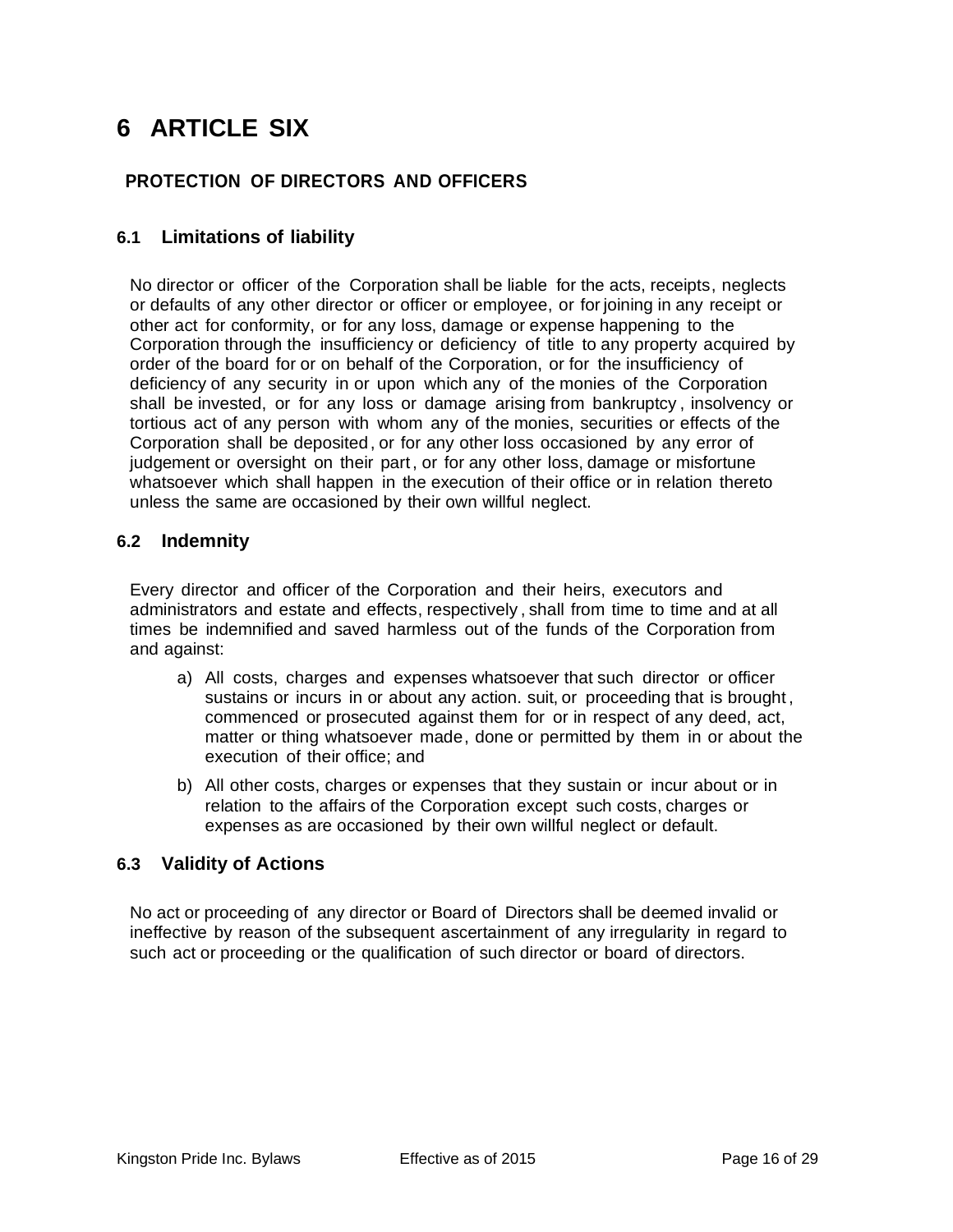# <span id="page-16-0"></span>**6.4 Director's reliance**

Directors may rely upon the accuracy of any statement or report prepared by the Corporation's auditors and shall not be responsible or held liable for any loss or damage resulting from acting upon such statement or report.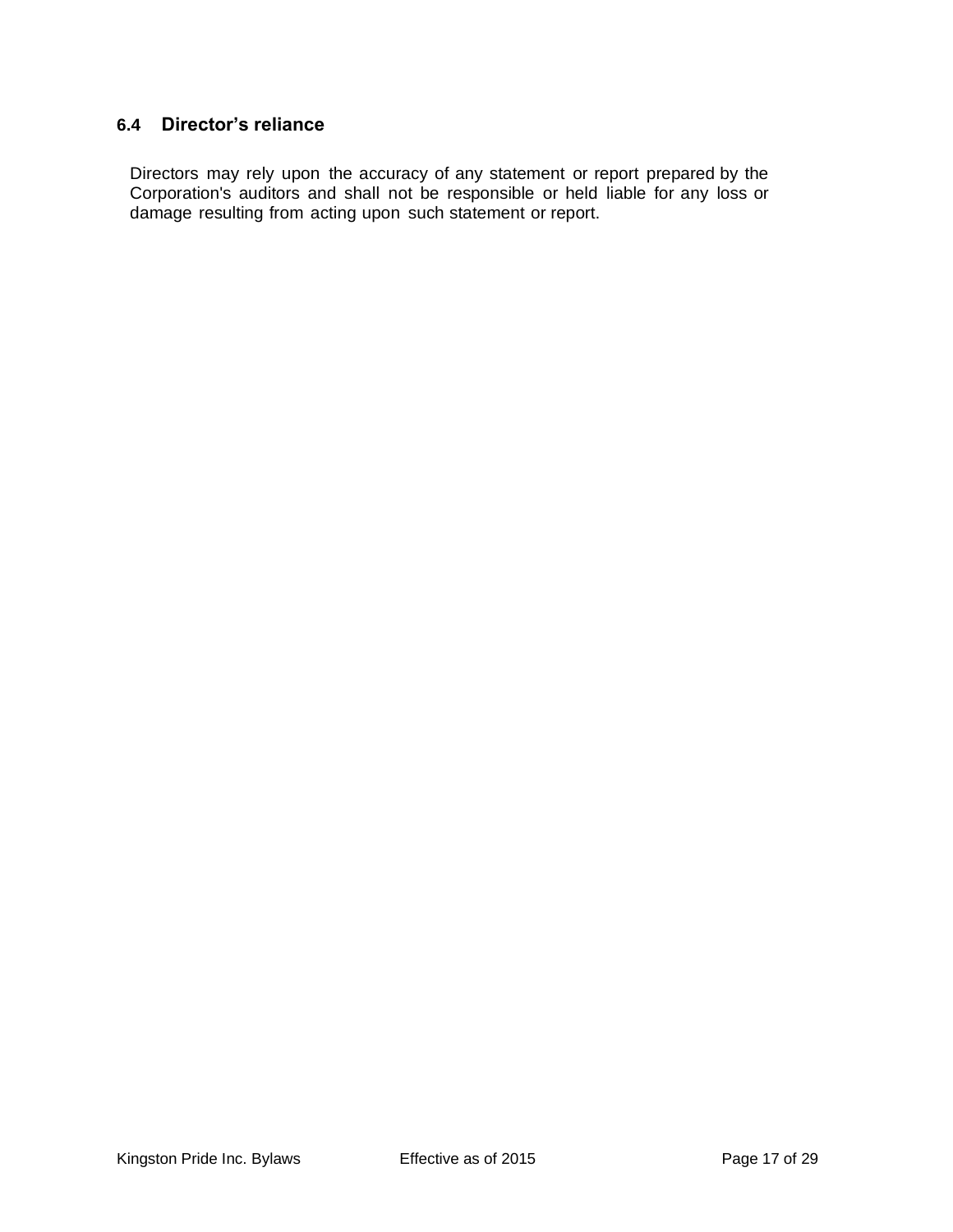# <span id="page-17-0"></span>**7 ARTICLE SEVEN**

## **MEMBERS**

## <span id="page-17-1"></span>**7.1 Members**

The members shall consist of those persons who declare that they support the mission and values of the Corporation and have paid the annual membership dues established by the board from time to time by resolution, provided that the board may waive such membership fees in particular cases where it, in its sole discretion, determines that there is just cause for doing so. There shall be maintained at the head office of the Corporation a list of members in good standing as a register. Members must be accepted by the Board of Directors.

The Secretary shall notify the members of the dues or fees at any time payable by them and, if any are not paid within 30 days of the date of such notice the members in default shall thereupon automatically cease to be members of the Corporation, but any such members may on payment of all unpaid dues or fees be reinstated by unanimous vote of the Board of Directors.

## <span id="page-17-2"></span>**7.2 Annual Membership Dues**

year on June 30 of each year. Membership renewal is the sole responsibility of the The annual membership dues shall be \$10.00 and is valid until the end of the fiscal member.

## <span id="page-17-3"></span>**7.3 Terms of membership**

The interest of a member in the Corporation is not transferable and lapses and ceases to exist upon their death or when they cease to be a member by resignation or otherwise in accordance with the by-laws of the Corporation.

## <span id="page-17-4"></span>**7.4 Expiration**

All memberships expire at the end of the Corporation fiscal year, June 30th. All<br>memberships are renoughle at the start of the fiscal year (luly 43) memberships are renewable at the start of the fiscal year (July 1<sup>st</sup>)

#### <span id="page-17-5"></span>**7.5 Resignation**

Members may resign by resignation in writing which shall be effective upon any date or time on or after the execution of the instrument of resignation.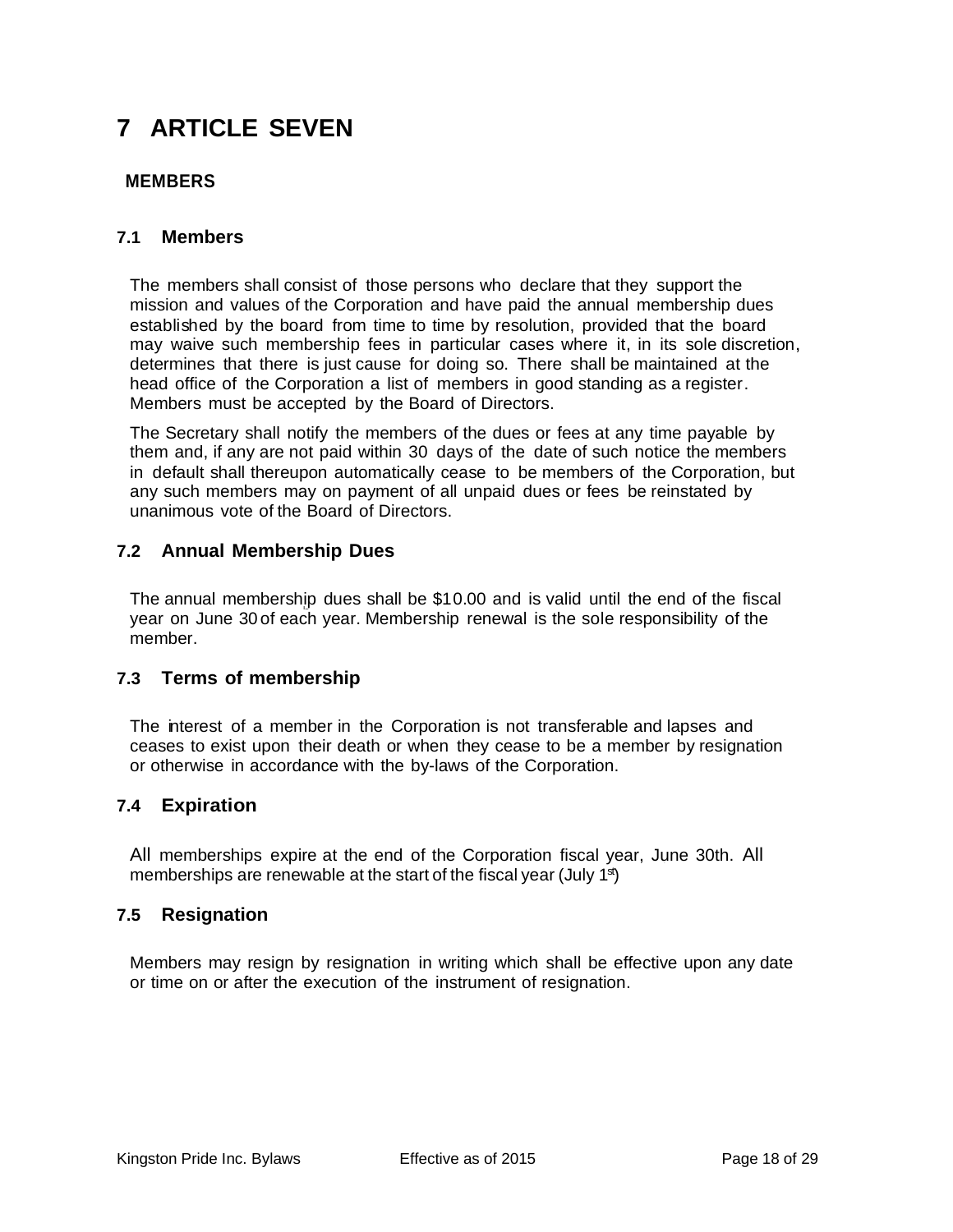## <span id="page-18-0"></span>**7.6 Removal**

Upon 30 days" written notice to a member of the Corporation, the board may, by resolution passed by majority of the votes cast thereon at a meeting of the board held after such notice period has expired, remove such member from the register of members of the Corporation and thereupon such person shall cease to be a member of the Corporation. In order for such resolution to be effective it must contain a statement that the members of the board voting in favour thereof have formed the opinion that such member is working contrary to the aims and objectives of the Corporation or is seeking to interfere with ability of the Corporation to function effectively. Any such member may re-apply for membership in the Corporation, but if their re-application occurs within 24 months of the member's removal, they shall not become a member until the membership re-application is approved by resolution of the board. Each such applicant shall be informed promptly by the Secretary of the outcome of their application.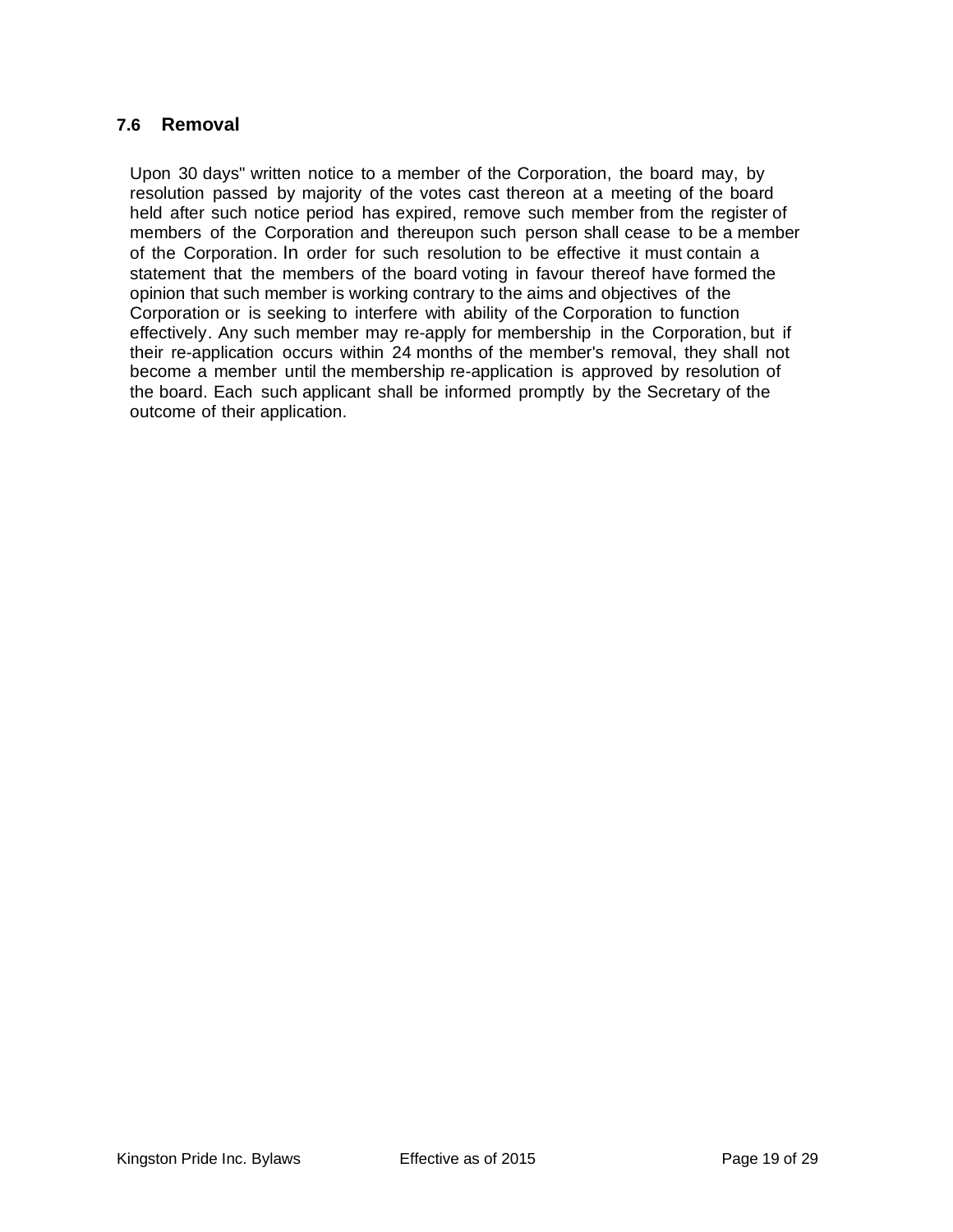# <span id="page-19-0"></span>**8 ARTICLE EIGHT**

## **ANNUAL AND OTHER MEETING OF MEMBERS MEETING OF MEMBERS**

## <span id="page-19-1"></span>**8.1 Annual meetings**

The Annual Meeting of members shall be held at such time and on such day in each year as the Board of Directors or the Chair may determine, for the purpose of receiving the reports and statements required by the Act to be placed before the Annual Meeting, electing directors, appointing auditors, and for the transaction of such other business as may be properly brought before the meeting.

## <span id="page-19-2"></span>**8.2 Place of meetings**

Meetings of the members of the Corporation shall be held at the head office of the Corporation or elsewhere in the municipality where the head office is situated or, pursuant to section 7.05 or if the board shall so determine e, at some other place in Ontario.

## <span id="page-19-3"></span>**8.3 Notice of meetings**

Notice of the time and place of each meeting of members shall be given in the manner hereinafter provided not less than 14 days before the day on which the meeting is to be held to each member of record at the close of business on the day on which the notice is given who is entered on the books of the Corporation.

Notice of an annual meeting of members shall state the genera] nature of the business to be transacted at it. The auditors of the Corporation are entitled to receive all notices and other communications relating to any meetings of members that any member is entitled to receive. The notice shall include the date, place and time of the meeting as well as an agenda of proposed items with sufficient information concerning such business to permit the members to form a reasoned judgement of the decision to be taken.

#### <span id="page-19-4"></span>**8.4 Quorum**

A quorum for the transaction of business at any meeting of members shall be the majority of persons present in person and entitled to vote thereat.

#### <span id="page-19-5"></span>**8.5 Right to vote**

At any meeting of members every person shall be entitled to vote who has been a member of the Corporation for a period of not less than 30 days prior to the date of the meeting and continues as of the date of the meeting to be qualified as a member.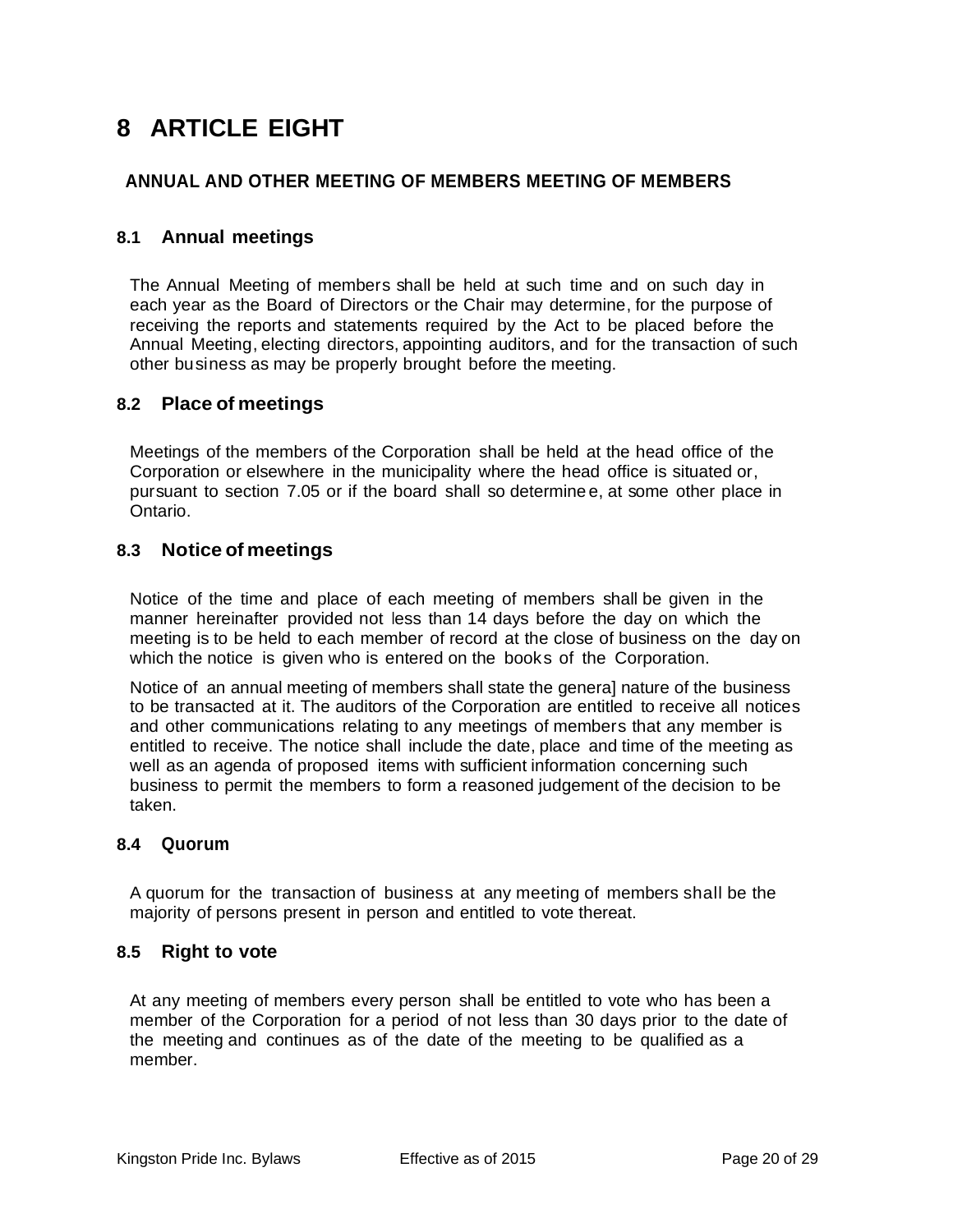#### <span id="page-20-0"></span>**8.6 Proxies**

Voting by proxy shall not be permitted at any meeting of the members. At any meeting of the members, each member who is present and entitled to vote may vote.

#### <span id="page-20-1"></span>**8.7 Votes to govern**

At any meeting every question shall, unless otherwise required by the letters patent or by-laws of the Corporation or the law, be determined by the majority of votes duly cast on the question.

#### <span id="page-20-2"></span>**8.8 Casting vote**

In case of an equality of votes at any meeting of members either upon a show of hands or upon a poll, the Chair of the meeting shall be entitled to an additional or casting vote.

#### <span id="page-20-3"></span>**8.9 Adjournment**

The Chair at any meeting of members may, with the consent of the Executive at such meeting and subject to such conditions as the meeting may decide, adjourn the meeting from time to time and from place to place.

Such adjournment may be made notwithstanding that no quorum *is* present.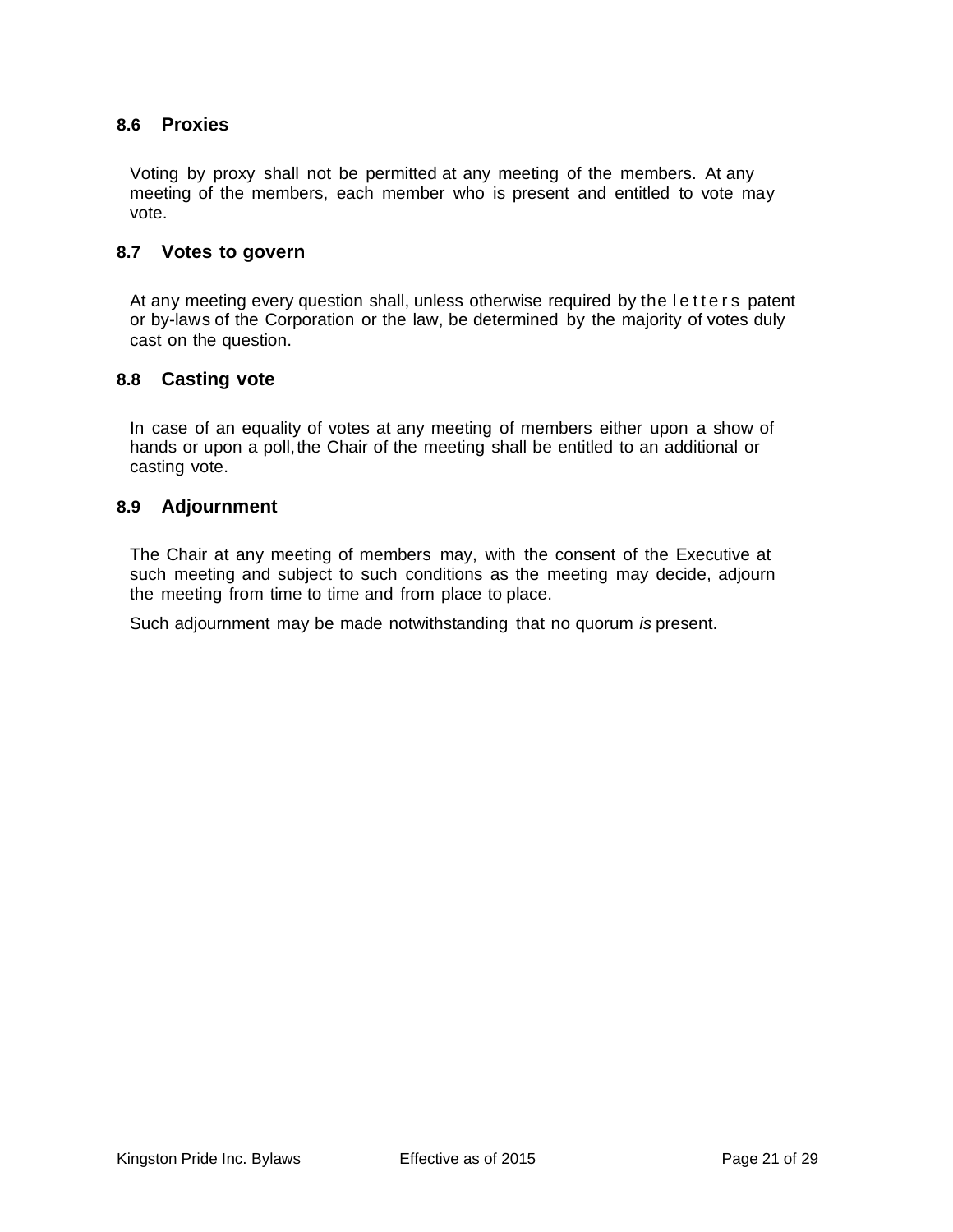# <span id="page-21-0"></span>**9 ARTICLE NINE**

## **NOTICES**

## <span id="page-21-1"></span>**9.1 Method of giving notices**

Any notice (which term in this article 10 includes any communication or document) to be given (which term in this article 10 includes sent, delivered or served) pursuant to the Act, the letters patent, the by-laws or otherwise to a member, director, officer or auditor shall be sufficiently given if delivered personally to the person to whom it is to be given or if delivered to their last address or as recorded in the books of the Corporation or if mailed by prepaid ordinary mail to them at their said address of if sent to them at their said address by any means of wire or wireless or any other form of transmitted or recorded communication. The Secretary may change the address on the Corporation's books of any member, director, officer or auditor in accordance with any information believed by them to be reliable. A notice so served shall be deemed to have been given when it is delivered personally or at the address aforesaid; a notice so mailed shall be deemed to have been given when deposited in a post office or public letter box; and a notice sent by any means of wire or wireless or any other form of transmitted or recorded communication shall be deemed to have been given when delivered to the appropriate communication company or agency or its representative for dispatch.

## <span id="page-21-2"></span>**9.2 Computation of time**

In computing the date when notice must be given under any provision requires a specified number of days", notice of any meeting or other event, the date of giving the notice shall be excluded and the date of the meeting or other event shall be included.

## <span id="page-21-3"></span>**9.3 Omissions and errors**

The accidental omission to give any notice to any member, director, officer or auditor or the non-receipt of any notice by any member, director, officer or auditor or any error in any notice not affecting the substance thereof shall not invalidate any action taken at any meeting held pursuant to such notice or otherwise founded thereon.

## <span id="page-21-4"></span>**9.4 Waiver of notice**

Any member, director, officer or auditor may waive any notice required to be given to them under the provisions of the Act, the letters patent, the by-laws or otherwise and such waiver, whether given before or after the meeting or other event of which notice is required to be given, shall cure any default in giving such notice.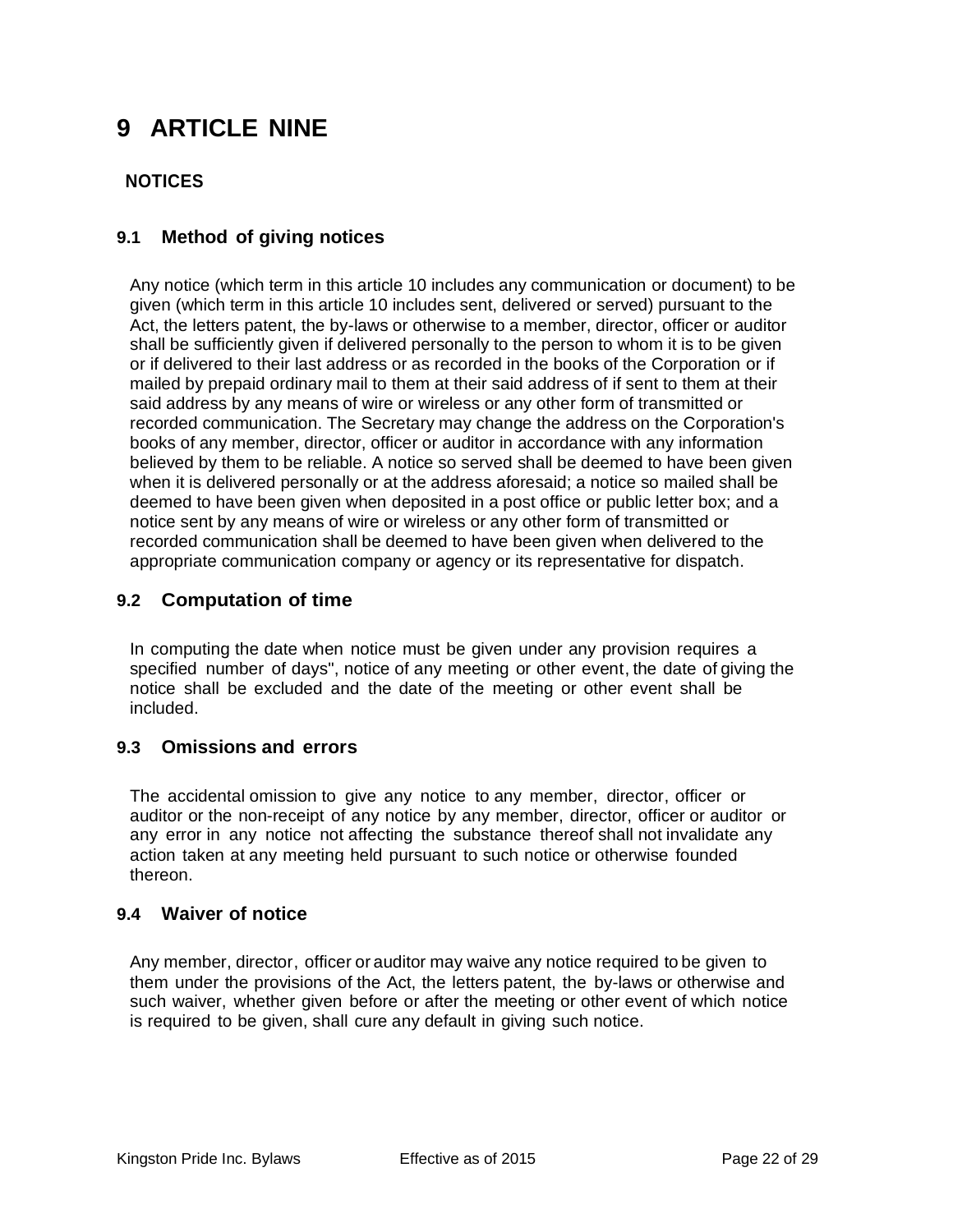# <span id="page-22-0"></span>**10 ARTICLE TEN**

# **AUDITORS**

## <span id="page-22-1"></span>**10.1 Appointment of auditors**

The members shall at each Annual Meeting appoint an auditor to audit the accounts of the Corporation, to hold office until the next annual meeting, provided that the directors may fill any casual vacancy in the office of the auditor. The remuneration of the auditors shall be fixed by the board.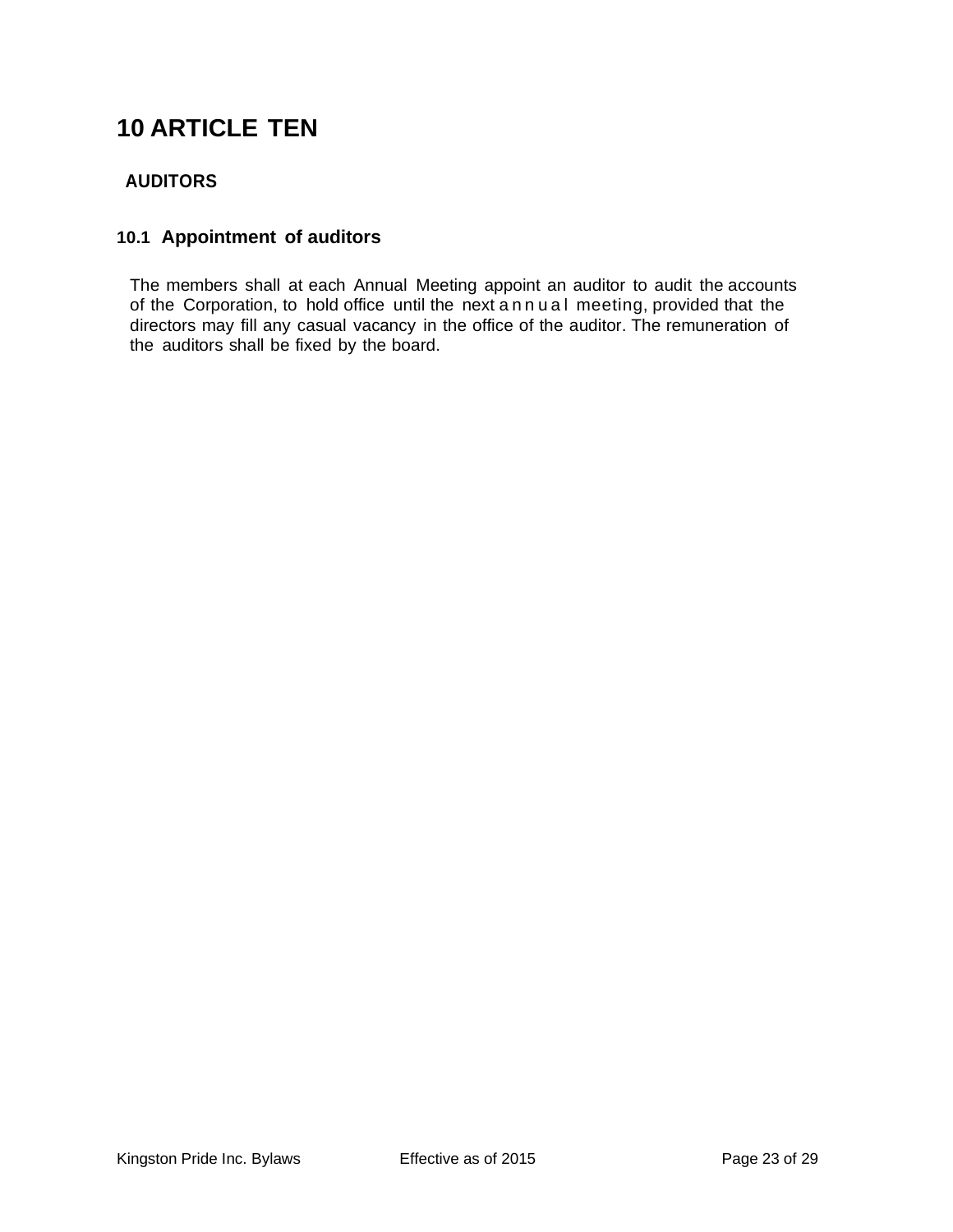# <span id="page-23-0"></span>**11 ARTICLE ELEVEN**

## **DISSOLUTION**

## <span id="page-23-1"></span>**11.1 Dissolution**

ln the event that the Corporation dissolves, after payment of liabilities, all assets or the proceeds from the sale thereof shall be distributed to registered charities serving the Kingston area. The Board will be responsible for ensuring the appropriate distribution of assets.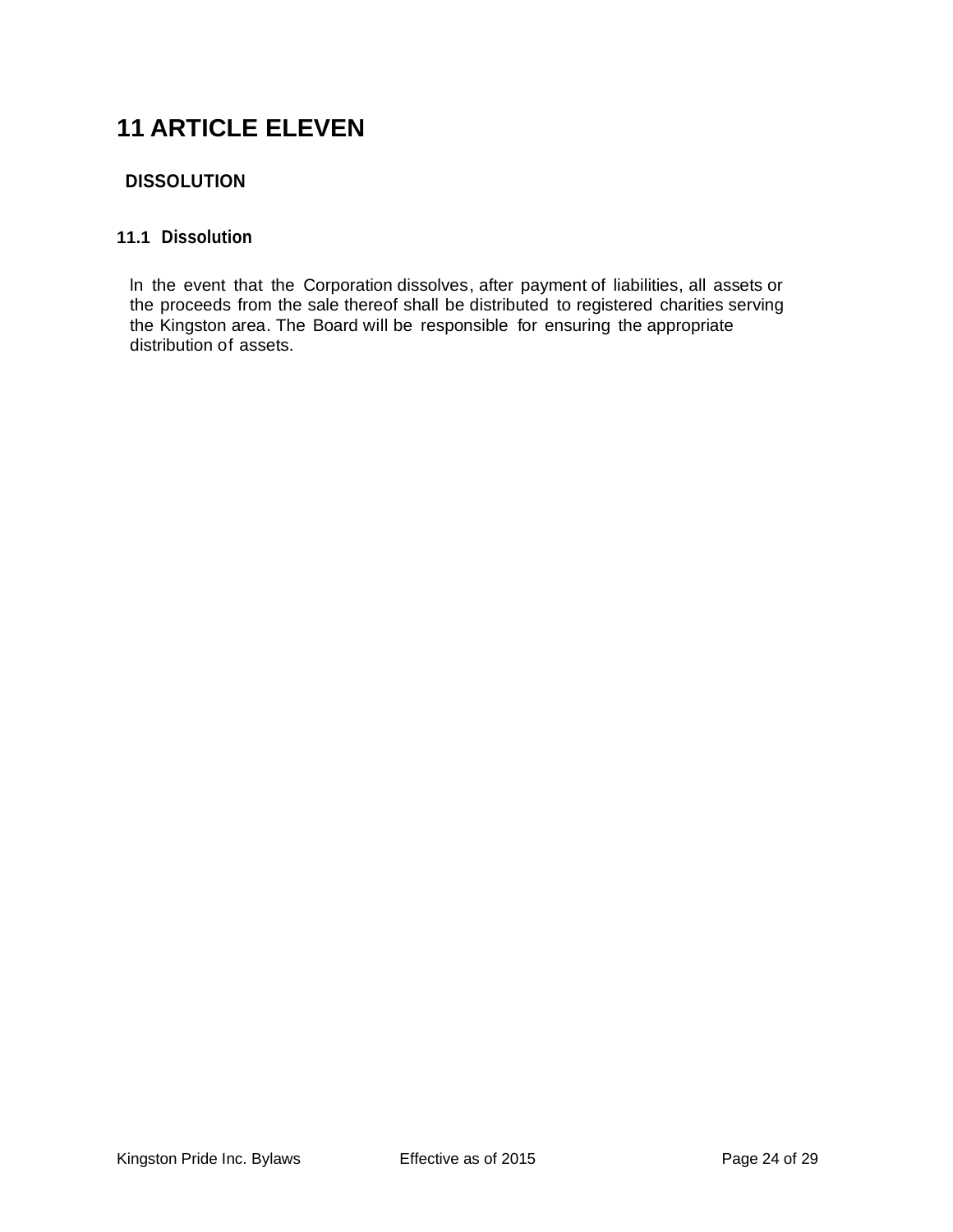# <span id="page-24-0"></span>**12 ARTICLE TWELVE**

## **TRANSITIONAL PROVISIONS ENACTMENT; REPEAL AND AMENDMENT OF**

## **BY-LAWS**

## <span id="page-24-1"></span>**12.1 Enacting, repealing, and amending bylaws**

By-laws of the Corporation may be enacted, and the by-laws of the Corporation repealed or amended, by by-law by a two-thirds (2/3) majority of the Board at a meeting of the Board and sanctioned by an affirmative vote of a majority of the members at a meeting of members duly called for the purpose of considering such bylaw.

A copy of any by-law to be sanctioned at an Annual Meeting of members shall be sent to every member of the Corporation with notice of such meeting.

#### <span id="page-24-2"></span>**12.2 Proposed amendment submission**

All amendments will be submitted to the Board of Directors for processing. Any member in good standing can submit amendments. This does not p r e c l u d e amendments being proposed, seconded and voted on to an existing by-law amendment already under consideration at an Annual Meeting or Special Meeting called for the purpose of considering By-law Amendments.

## <span id="page-24-3"></span>**12.3 Proposed amendment submissions by the Chair**

The Chair may submit a list of proposed amendments annually no later than 14 days before the Annual Meeting. Furthermore, the Chair can request that the Board of Directors call a Special Meeting to consider the list of proposed amendments if in the opinion, of the board it is the best interests of the Corporation.

If a Special Meeting is called,notice shall be given as outlined in *Appendix I.*

#### <span id="page-24-4"></span>**12.4 Announcements of proposed amendments**

Copies of the list of proposed amendments will be available to any member at the Pride Committee office 14 days prior to meeting and electronically available once a meeting has been called to consider the list. The board will submit the list of amendments for decision by the membership at the Annual Meeting or the Special Meeting called for this purpose.

Approved by the Executive Members of the Corporation the  $\theta$  th Day of August, 2015

(Corporate seal) (if any)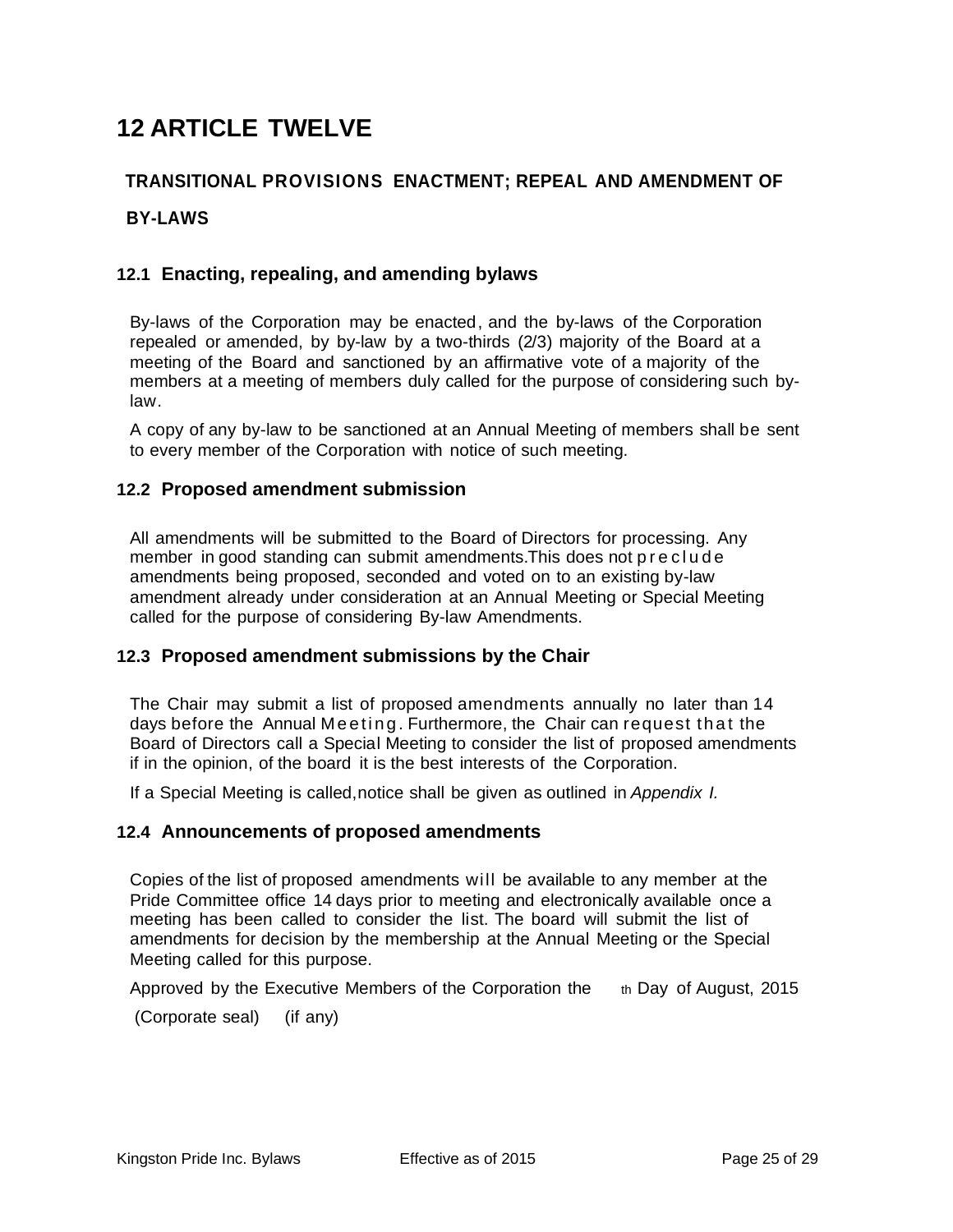# <span id="page-25-0"></span>**Appendix I**

## **KINGSTON PRIDEINC**.

#### POLICY PERTAINING TO MEETING

The Kingston Pride Inc. Committee shall hold at least one (1) public consultation annually, notice will be given in the same manner as the Annual Meeting.

Meetings of the board shall be held at least monthly at the call of the board or the Chair. Notice of the time and place of every meeting so called shall be given to each director not less than one (1) day before the time when the meeting is to be held or shall be mailed/emailed to each director not less than five (5) days before the meeting is to take place. The board may appoint a day or days in any month or months for regular meetings at an hour to be named and of such regular meeting no notice need be sent.

The Annual Meeting of members shall be held at such time and on such day in each year as the Board of Directors or the Chair may determine, for the purpose of receiving the reports and statements required by the Act to be placed before the Annual Meeting, electing directors, appointing auditors, and for the transaction of such other business as may be properly brought before the meeting.Notice for th.is meeting shall be no less than 30 days and the memberships shall be contacted based on the information provided on their membership form. As well notice will be posted on the website and in community newspapers and other media (where appropriate).

Members in good standing (paid in full and having renewed their membership 30 days prior to the Annual Meeting or Special Meeting) are entitled to one (I) vote on all matters put forth by the Board of Directors and board elections.

All Board and Committee meetings are open to the Membership. Members are requested to submit their request to attend and any agenda items to the Pride Committee three (3) days prior to any meeting by e-mail at secretary@kingstonpride.ca. However they shall have no voting power at all Board and Committee meetings.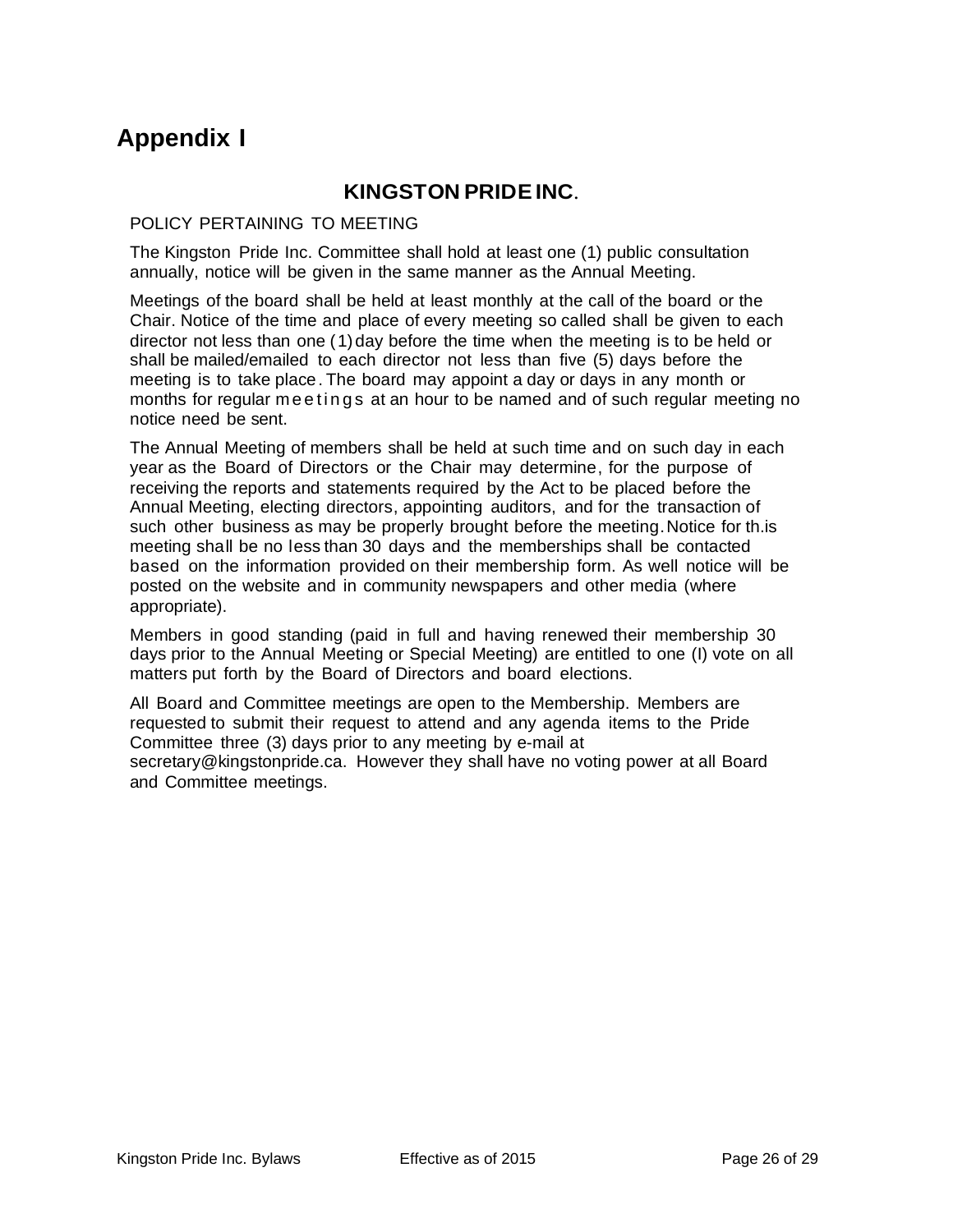# <span id="page-26-0"></span>**Appendix II**

## **KINGSTON PRIDE INC. COMMITTEE.**

## **BOARD OF DIRECTORS OF THE KINGSTON PRIDE INC. COMMITTEE.**

The Board of the Kingston Pride Inc. Committee shall consists of at least five (5) to a maximum of (I 0) members and three (3) coordinator who are duly elected by the membership of the Pride Committee. The Chair of the Board of the Kingston Pride Inc. Committee is elected from among the member s of the Board for a term of at least three (3) years, renewable by election.

The Vice-Chair of the Board of the Kingston Pride Inc. Committee is elected from among the members of the Board for a term of at least three (3) years, renewable by election every other year.

The Treasurer of the Board of the Kingston Pride Inc.Committee is elected from among the members of the Board for a term of at least three (3) years, renewable by election every third year.

The Secretary of the Board of the Kingston Pride Inc. Committee is elected from among the members of the Board for a term of at least three (3) years, renewable by election every second year.

Membership is for a term of one (1) year, renewable. No person shall hold more than one (I) position on the Board of the Kingston Pride Inc. Committee.

Budgets of the Kingston Pride Inc. Committee are approved by the Board. Expenditures of funds within budget shall be the responsibility of the Board Executive. Summaries of revenues and disbursements shall be provided annually to the membership.

The Kingston Pride Inc. Committee may appoint such committees and sub-committees,as it considers necessary.

The Chair of the Kingston Pride Inc. Committee is an ex officio member on all committees.

- Membership
	- o Terms for the Board Executive (10 members)
		- Chair: 3 years (Renewable)
		- Vice-Chair: 3 years (Renewable)
		- Treasurer: 3 years (Renewable)
		- Secretary: 3 years (Renewable)
	- o Terms for Members
		- Members: 1 year (Renewable)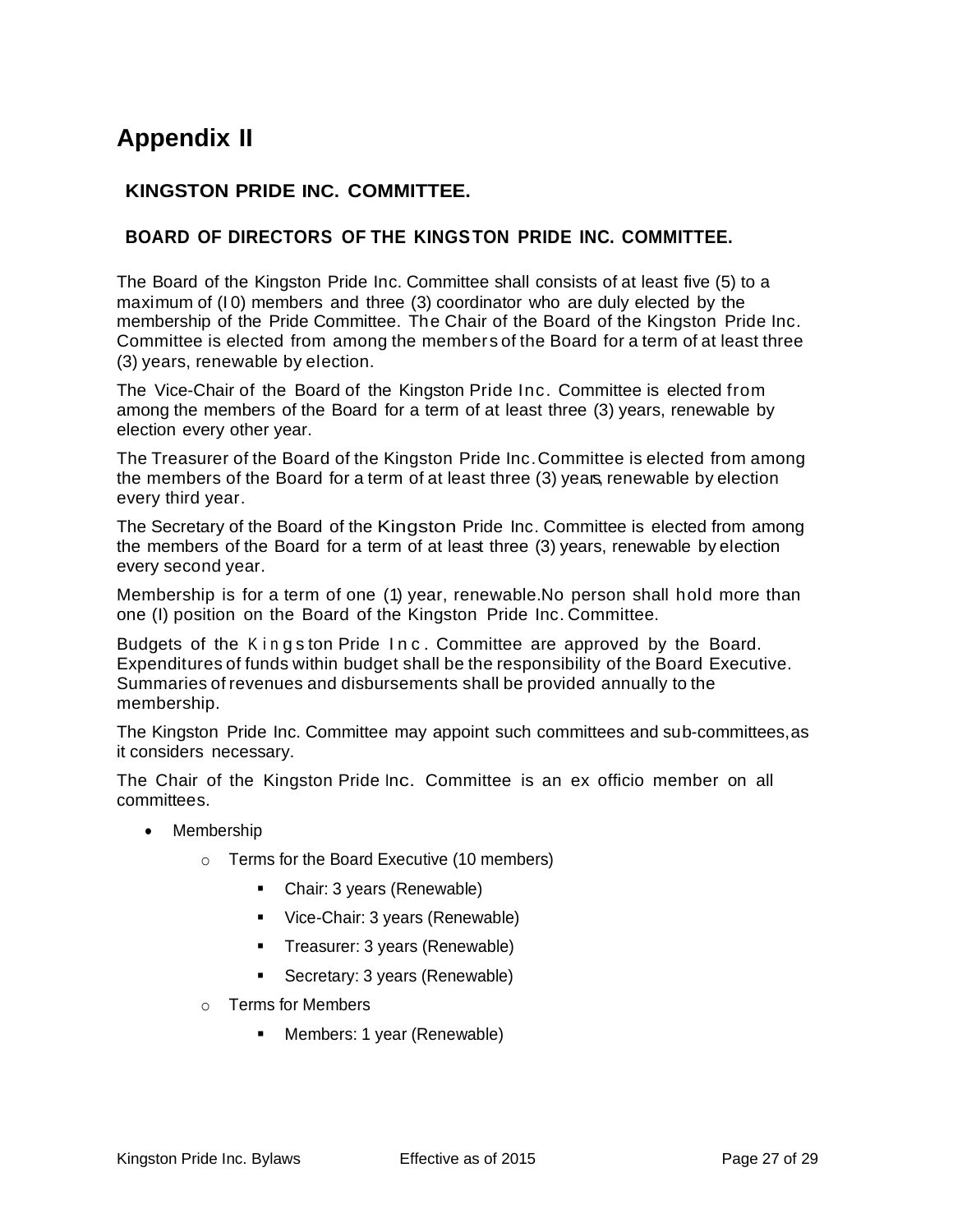# <span id="page-27-0"></span>**Appendix III**

# **KINGSTON PRIDE INC. COMMITTEE.**

## **ETHICAL GUIDELINES AND CODE OF CONDUCT FOR BOARD MEMBERS**

IT IS UNDERSTOOD THAT any duly elected or appointed Board Member of the Kingston Pride Inc. Committee is a representative of the entire Membership and Community and has a fiduciary and ethical responsibility to maintain the highest possible standards of behaviour and commitment. As such, the following policies are in place to outline their responsibilities and assure the highest possible standards of conduct by the Board Members and Board Executive.

1) Financial and Fiduciary Responsibilities

All Board Members should adhere to the financial systems put in place by the Treasurer for allocation of funds and contract negotiations. The Board as a whole or at the very least, the Board Executive, must approve any and all contracts; the Board Executive must sign all contracts. Any breach of policy may result in the cancellation of the contract. All fundraising activities or sponsorship packages/contracts must be approved by the Director of Events, and submitted for approval of the Board. A Board member who is in breach of approved policies and procedures may be requested to resign their position as a Board member.

2) Media Relations and Communication with Outside Agencies

All Board Members are to refrain from making public statements to the media or any outside agency without the express approval of the Board. A member of the Board Executive will issue all public or media statements by Press Release or verbally. If members of the press, other media and outside agencies contact individual members of the Board, all inquiries are to be referred to the Chair or a member of the Board Executive of the Kingston Pride Inc. Committee for comment. A Board member who is in breach of approved policies and procedures may be requested to resign their position as a Board member.

3) Board Member Commitments and Attendance

All Board Members must commit sufficient time and effort to support the entire Board's activities. It is understood that there are numerous tasks and duties involved with organizing Pride events, as such, it is imperative that the Board Members commit to the mandate of the Pride Committee and participate fully in their capacity of representative of the Membership and the Community. If a Member cannot fulfill their duties as elected representatives, they may be asked to step down from their position to allow for a new Board Member who can provide the time required to maintain a high level of productivity. Any Member who does not *I* or cannot participate for a majority of meetings, Committee activities and event activities may be asked to cede their position on the Board.

4) Conflict of Interest and Financial Remuneration

Board Members shall not be entitled to financial remuneration or in kind donations without the express, written approval of the Board. Such remunerations shall only be permitted for "special service" rendered outside the role and responsibilities of your position as a